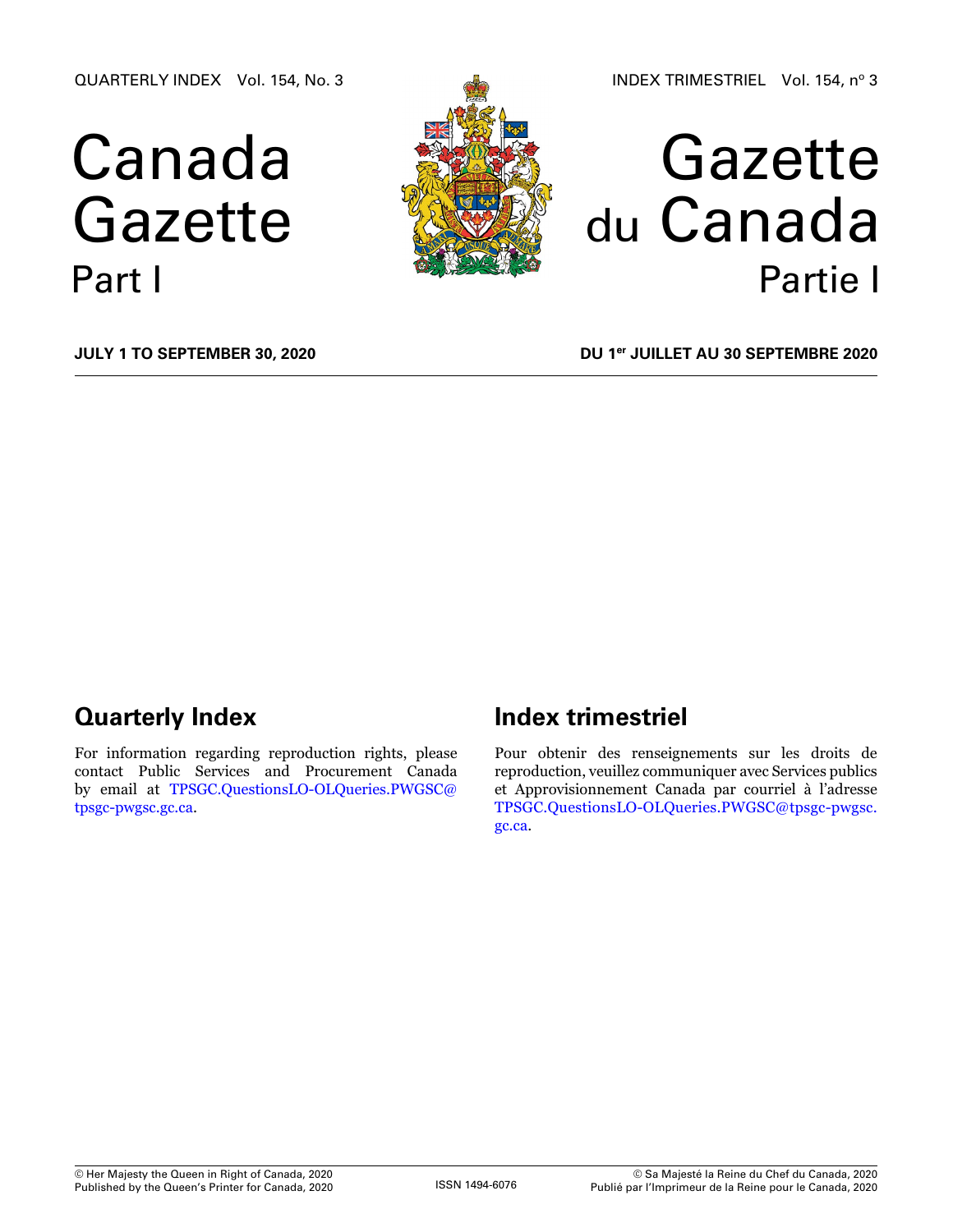# **TABLE OF CONTENTS**

Vol. 154, No. 3

#### **[Commissions](#page-2-0)**

| Canada-Newfoundland and Labrador Offshore |  |
|-------------------------------------------|--|
|                                           |  |
|                                           |  |
| Canadian Radio-television and             |  |
|                                           |  |
|                                           |  |
|                                           |  |
|                                           |  |
|                                           |  |

|--|--|

### **[Government Notices](#page-3-0)**

| Crown-Indigenous Relations and           |                |
|------------------------------------------|----------------|
|                                          | $\overline{2}$ |
| Employment and Social Development        | $\overline{2}$ |
|                                          | $\overline{2}$ |
| Environment and Climate Change Canada    | 3              |
|                                          | 3              |
|                                          | 4              |
|                                          | 4              |
|                                          | 4              |
|                                          | 5              |
| Innovation, Science and Economic         |                |
|                                          | 5              |
|                                          | 5              |
|                                          | 5              |
| Superintendent of Financial Institutions | 5              |
|                                          | 5              |
|                                          |                |
|                                          |                |
|                                          |                |
|                                          |                |
|                                          | 6              |
|                                          |                |

# **TABLE DES MATIÈRES**

Vol. 154, nº 3

#### **[Commissions](#page-13-0)**

| Agence des services frontaliers du Canada 12 |  |
|----------------------------------------------|--|
| Agence du revenu du Canada 12                |  |
|                                              |  |
| Commission de la fonction publique 12        |  |
| Conseil de la radiodiffusion et des          |  |
| télécommunications canadiennes 12            |  |
| Office Canada - Terre-Neuve-et-Labrador des  |  |
|                                              |  |
|                                              |  |
|                                              |  |
| Tribunal canadien du commerce extérieur 13   |  |
|                                              |  |

## **[Résidence du gouverneur général](#page-15-0)** ............................ 14

#### **[Avis du gouvernement](#page-9-0)**

|                                               | 8 |
|-----------------------------------------------|---|
|                                               | 8 |
|                                               | 8 |
|                                               | 8 |
| Emploi et Développement social                | 8 |
|                                               | 9 |
| Environnement et Changement climatique        |   |
|                                               |   |
|                                               |   |
|                                               |   |
|                                               |   |
| Innovation, Sciences et Développement         |   |
|                                               |   |
| Relations Couronne-Autochtones et des         |   |
|                                               |   |
|                                               |   |
|                                               |   |
| Surintendant des institutions financières  11 |   |
|                                               |   |
|                                               |   |
|                                               |   |
|                                               |   |
|                                               |   |
|                                               |   |
|                                               |   |
|                                               |   |
|                                               |   |
|                                               |   |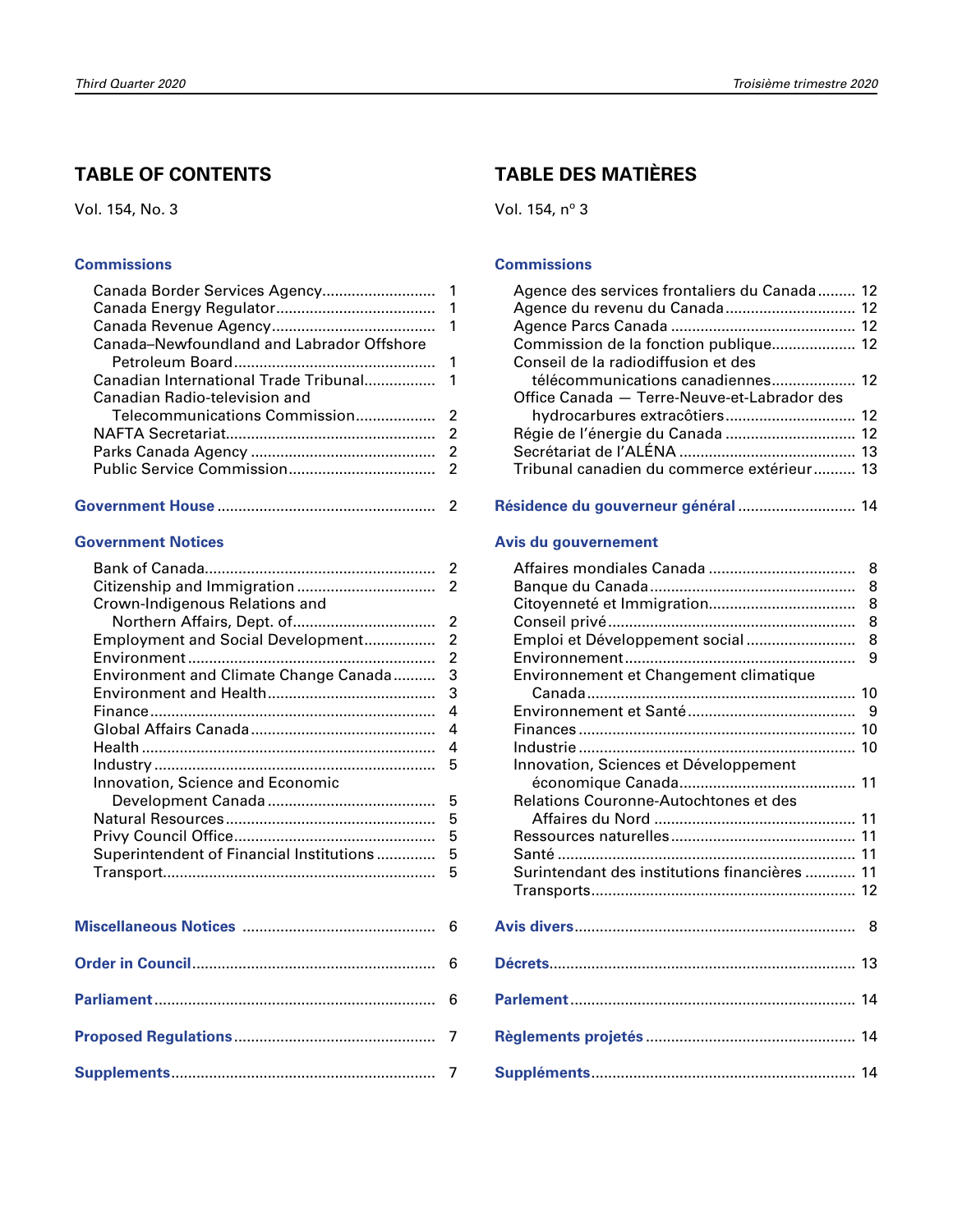# **INDEX**

<span id="page-2-0"></span>This Quarterly Index of the *Canada Gazette* covers issues 27 to 39. For reference purposes, the date and page numbers of these issues are set out below.

|     | Volume Number Date |                  | Pages        |
|-----|--------------------|------------------|--------------|
| 154 | 27                 | July 4           | 1524 to 1557 |
| 154 | 28                 | July 11          | 1558 to 1628 |
| 154 | 29                 | July 18          | 1629 to 1806 |
| 154 | 30                 | July 25          | 1807 to 1836 |
| 154 | 31                 | August 1         | 1837 to 1873 |
| 154 | 32                 | <b>August 8</b>  | 1874 to 1955 |
| 154 | 33                 | <b>August 15</b> | 1956 to 1990 |
| 154 | 34                 | <b>August 22</b> | 1991 to 2019 |
| 154 | 35                 | <b>August 29</b> | 2020 to 2217 |
| 154 | 36                 | September 5      | 2218 to 2340 |
| 154 | 37                 | September 12     | 2343 to 2425 |
| 154 | 38                 | September 19     | 2426 to 2468 |
| 154 | 39                 | September 26     | 2469 to 2526 |

#### **COMMISSIONS**

# **Canada Border Services Agency**

| Special Import Measures Act                 |      |
|---------------------------------------------|------|
| Certain decorative and other non-structural |      |
|                                             | 2414 |
|                                             | 2073 |
| Review of the final determinations          |      |
| of dumping regarding oil country tubular    |      |
| goods and hot-rolled steel plate -          |      |
|                                             | 1982 |
|                                             | 2006 |
| Canada Energy Regulator                     |      |
| Application to export electricity to the    |      |
| <b>United States</b>                        |      |
| Coast Mountain Hydro Corp., on behalf of    |      |
|                                             |      |

| <b>Coast Mountain Hydro Limited</b>          |      |
|----------------------------------------------|------|
|                                              | 2073 |
| Shell Energy North America (Canada) Inc.     | 2515 |
| Shell Energy North America (US), L.P.        | 2516 |
| TransAlta Energy Marketing Corp.             | 2007 |
|                                              | 2008 |
| Application to export electricity to the     |      |
| United States as a border accommodation      |      |
|                                              | 2451 |
| <b>Canada Revenue Agency</b>                 |      |
| Time Limits and Other Periods Act (COVID-19) |      |
| Order Respecting Time Limits and             |      |
| Other Periods under the Income               |      |
|                                              | 2414 |
| Order Respecting Time Limits Under the       |      |
| Excise Tax Act (COVID-19)                    | 2416 |

| <b>Canada-Newfoundland and Labrador Offshore</b> |      |
|--------------------------------------------------|------|
| <b>Petroleum Board</b>                           |      |
| Canada-Newfoundland and Labrador Atlantic        |      |
| <b>Accord Implementation Act</b>                 |      |
| Call for Bids No. NL20-CFB01 (Eastern            |      |
| Newfoundland) - Amendment                        | 2075 |
| <b>Canadian International Trade Tribunal</b>     |      |
| Appeals                                          |      |
|                                                  | 1821 |
|                                                  | 1864 |
|                                                  | 1983 |
|                                                  | 2081 |
|                                                  | 2253 |
|                                                  | 2418 |
|                                                  | 2518 |
| Commencement of exclusions inquiry               |      |
|                                                  | 2452 |
| Commencement of preliminary injury inquiry       |      |
| (E-Registry pilot project)                       |      |
|                                                  | 2081 |
| Determinations                                   |      |
|                                                  | 1596 |
| Decorative and other non-structural              |      |
|                                                  | 2010 |
|                                                  | 1934 |
| Radar equipment, except airborne                 | 1864 |
| Translation services 1553, 2011                  |      |
| Trucks, snow removal, equipment                  | 2012 |
| Expiry of orders (E-registry pilot project)      |      |
|                                                  | 2012 |
| <b>Expiry Review of Order (E-Registry</b>        |      |
| pilot project)                                   |      |
|                                                  | 1935 |
| Inquiries                                        |      |
| Commercial security guard and related            |      |
|                                                  | 2083 |
| Detectors, hazard, concealed weapon, X-ray       |      |
|                                                  | 1984 |
| EDP hardware and software                        | 1985 |
| Human resource services, business                |      |
| consulting / change management;                  |      |
| project management services                      | 2455 |
| In vitro diagnostic test kits                    | 1661 |
| Medical and surgical instruments,                |      |
| equipment and supplies                           | 1821 |
| Property and facilities management -             |      |
|                                                  | 1661 |
| Shipboard miscellaneous equipment -              |      |
| repair, overhaul, modification and               |      |
|                                                  |      |
| 2518                                             |      |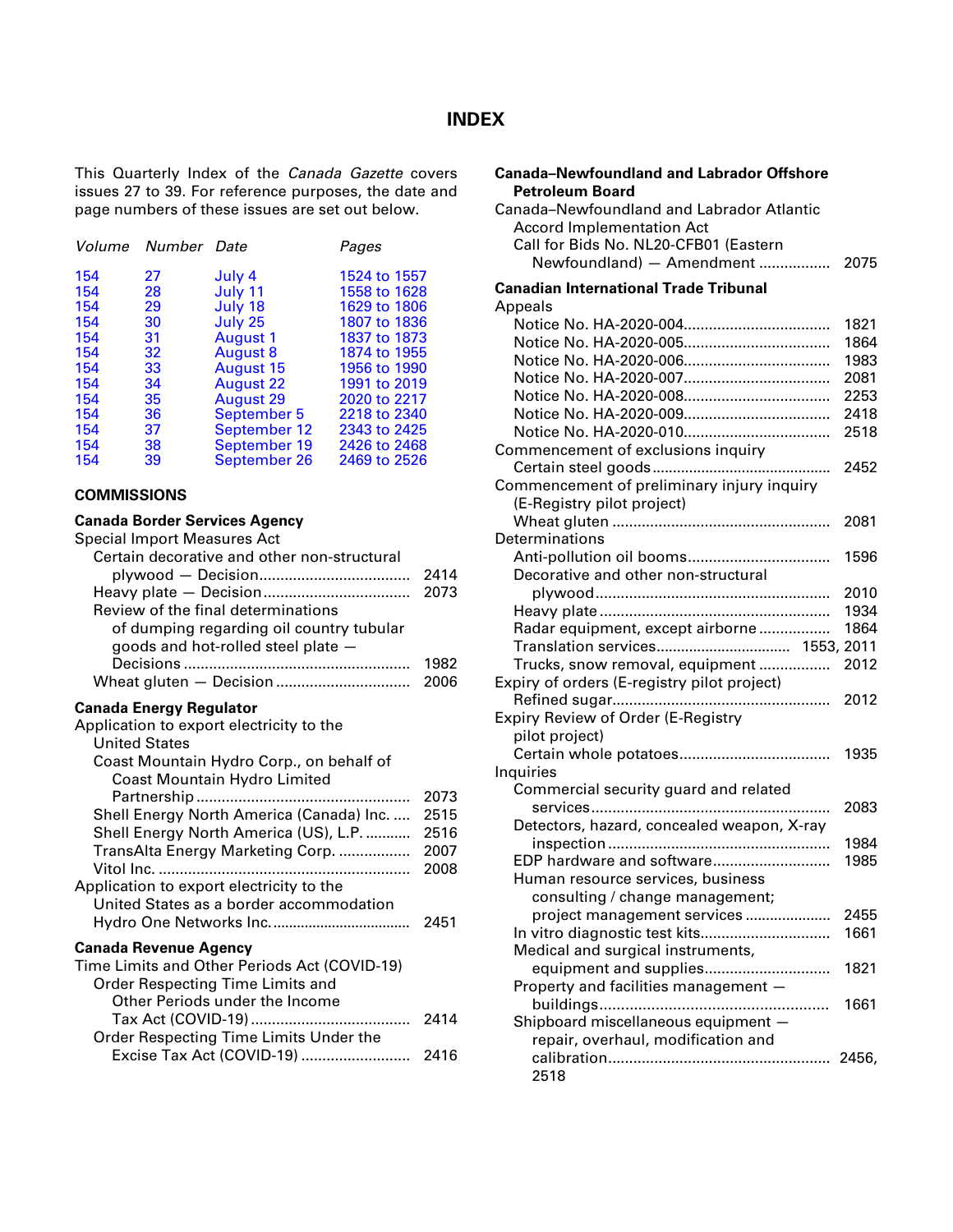<span id="page-3-0"></span>

| Social media monitoring services<br>Task-based informatics professional | 1822 |
|-------------------------------------------------------------------------|------|
|                                                                         | 2456 |
| Technical/vocational training                                           | 2419 |
| Waterways, harbours, dams and other water                               |      |
|                                                                         |      |
|                                                                         |      |
| Wildlife control services (airports) 2014,                              |      |
| 2457                                                                    |      |
| Order                                                                   |      |
|                                                                         |      |
|                                                                         | 2419 |
| Redetermination and revised finding                                     |      |
| Certain fabricated industrial steel                                     |      |
|                                                                         | 1553 |
|                                                                         |      |
| <b>Canadian Radio-television and</b>                                    |      |
| <b>Telecommunications Commission</b>                                    |      |
|                                                                         |      |
| Administrative decisions 1663, 1867,                                    |      |
| 2254, 2420, 2458, 2520                                                  |      |
|                                                                         |      |
| 1663, 1823, 1867, 1938, 1986, 2016, 2084, 2254,                         |      |
|                                                                         |      |
| 2420, 2458, 2521                                                        |      |
| Notices to interested parties  1554, 1596,                              |      |
| 1662, 1823, 1866, 1937, 1985, 2015, 2083, 2253,                         |      |
| 2420, 2458, 2520                                                        |      |
|                                                                         |      |
|                                                                         |      |
|                                                                         |      |
| 2256                                                                    |      |
|                                                                         |      |
|                                                                         |      |
|                                                                         |      |
| 1662, 1866, 1937, 1986, 2015, 2084, 2254, 2520                          |      |
|                                                                         |      |
| <b>NAFTA Secretariat</b>                                                |      |
| <b>Completion of Panel Review</b>                                       |      |
| Softwood lumber from Canada                                             | 1663 |
|                                                                         |      |
| Parks Canada Agency                                                     |      |
| <b>Species at Risk Act</b>                                              |      |
|                                                                         |      |
| Description of critical habitat of                                      |      |
| Blanding's Turtle (Great Lakes /                                        |      |
| St. Lawrence population) in Rouge                                       |      |
|                                                                         | 1867 |
|                                                                         |      |
| ublic Service Commission                                                |      |
| <b>Public Service Employment Act</b>                                    |      |
|                                                                         |      |
| Permission and leave granted (Koshman,                                  |      |
|                                                                         | 2459 |
| Permission and leave granted (Pedersen,                                 |      |
|                                                                         | 2459 |
|                                                                         |      |
| Permission granted (Dauphinee, Lawrence                                 |      |
|                                                                         | 2256 |
| Permission granted (Edwards,                                            |      |
| Blake Darin)<br>.                                                       | 2421 |
|                                                                         | 2521 |
| Permission granted (Garbutt, Cody)                                      |      |
| Permission granted (Graie, Lilliane                                     |      |
|                                                                         | 2421 |
| Permission granted (Young, Adam)                                        | 2460 |
|                                                                         |      |
|                                                                         |      |
| <b>GOVERNMENT HOUSE</b>                                                 |      |
| Awards to Canadians 1838, 2021<br>Canadian Bravery Decorations 1525     |      |

|                                         | 1527 |
|-----------------------------------------|------|
|                                         |      |
| Most Venerable Order of the Hospital of |      |
|                                         | 1808 |

#### **GOVERNMENT NOTICES**

#### **Bank of Canada**

| <b>Payment Clearing and Settlement Act</b><br>Notice of designation to Interac Corp                                                                                                                                                                                                                                                                                                                                                                                                                                                         | 1875                         |
|---------------------------------------------------------------------------------------------------------------------------------------------------------------------------------------------------------------------------------------------------------------------------------------------------------------------------------------------------------------------------------------------------------------------------------------------------------------------------------------------------------------------------------------------|------------------------------|
| Statements<br>Statement of financial position as at                                                                                                                                                                                                                                                                                                                                                                                                                                                                                         | 2410<br>2412<br>2512         |
| Citizenship and Immigration, Dept. of<br>Immigration and Refugee Protection Act<br>Ministerial Instruction Amending the<br>Ministerial Instructions Respecting the<br>Express Entry System, 2020-1<br>Ministerial Instructions with respect to the<br>submission of online applications for<br>temporary resident visas and other<br>documents due to reduced processing<br>capacity during the COVID-19 (Coronavirus)                                                                                                                      | 2344<br>1559                 |
| <b>Crown-Indigenous Relations and</b><br>Northern Affairs, Dept. of<br>Time Limits and Other Periods Act (COVID-19)<br><b>Order Extending Certain Time Limits</b>                                                                                                                                                                                                                                                                                                                                                                           |                              |
| <b>Established by the Nunavut Mining</b><br>Regulations (COVID-19)<br><b>Employment and Social Development, Dept. of</b><br>Time Limits and Other Periods Act (COVID-19)<br>Order Extending a Period Established by the<br><b>Wage Earner Protection Program Act</b>                                                                                                                                                                                                                                                                        | 1957                         |
| .<br><b>Order Respecting Periods Under Certain</b><br>Regulations Made Under the Canada<br>Labour Code (COVID-19)                                                                                                                                                                                                                                                                                                                                                                                                                           | 2427<br>2428                 |
| <b>Environment, Dept. of the</b><br>Canadian Environmental Protection Act, 1999<br><b>Federal Environmental Quality Guidelines</b><br>Ministerial Condition No. 20287<br>Ministerial Condition No. 20350<br>Ministerial Condition No. 20381<br>Notice of intent to amend the Domestic<br>Substances List under subsection 87(3)<br>of the Canadian Environmental Protection<br>Act, 1999 to indicate that subsection 81(3)<br>of that Act applies to the substance<br>ethanol, 2-[(2-aminoethyl)amino]-,<br>referred to under the Chemicals | 1560<br>1528<br>1530<br>2345 |
| Management Plan as AEEA                                                                                                                                                                                                                                                                                                                                                                                                                                                                                                                     | 2356                         |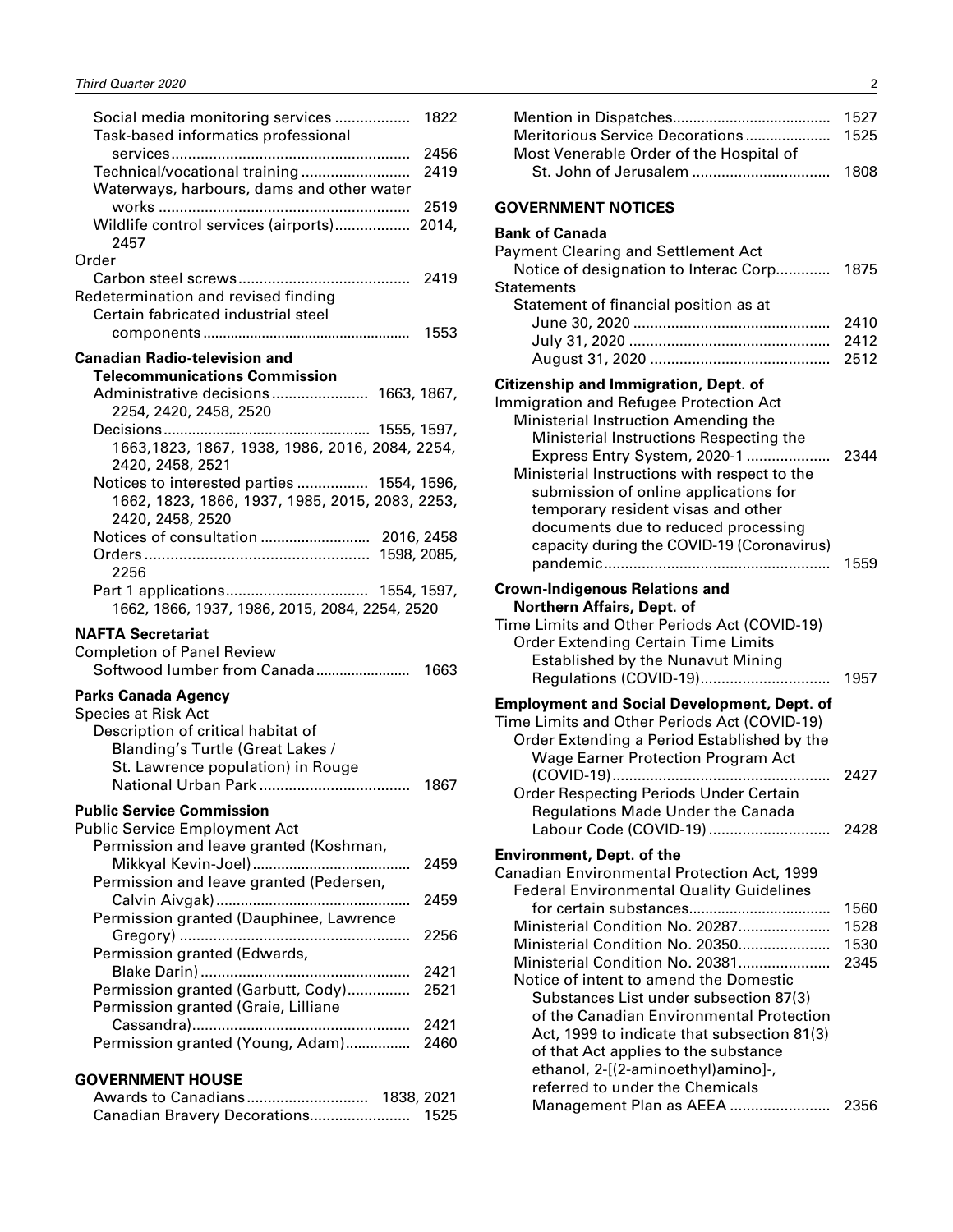| Notice of intent to amend the Domestic<br>Substances List under subsection 87(3) |      |
|----------------------------------------------------------------------------------|------|
| of the Canadian Environmental Protection                                         |      |
| Act, 1999 to indicate that subsection 81(3)                                      |      |
|                                                                                  |      |
| of that Act applies to the substance                                             |      |
| ethanol, 2-[(2-aminoethyl)amino]-,                                               |      |
| referred to under the Chemicals                                                  |      |
| Management Plan as AEEA (Erratum)                                                | 2470 |
| Notice of intent to amend the Domestic                                           |      |
| Substances List under subsection 87(3)                                           |      |
| of the Canadian Environmental Protection                                         |      |
| Act, 1999 to indicate that subsection 81(3)                                      |      |
| of that Act applies to the substance                                             |      |
| 2-ethylhexyl 2-ethylhexanoate                                                    | 2348 |
| Notice of intent to amend the Domestic                                           |      |
| Substances List under subsection 87(3)                                           |      |
| of the Canadian Environmental Protection                                         |      |
| Act, 1999 to indicate that subsection 81(3)                                      |      |
| of that Act applies to the substance                                             |      |
| 2-ethylhexyl 2-ethylhexanoate (Erratum)                                          | 2470 |
| Notice of intent to amend the Domestic                                           |      |
| Substances List under subsection 87(3)                                           |      |
| of the Canadian Environmental Protection                                         |      |
| Act, 1999 to indicate that subsection 81(3)                                      |      |
| of that Act applies to the three substances                                      |      |
| set out in this notice                                                           | 1875 |
| Notice with respect to the availability of a                                     |      |
| report summarizing any comments and                                              |      |
| notices of objection received [Alberta]                                          | 2470 |
| Notice with respect to the availability of a                                     |      |
| report summarizing any comments and                                              |      |
| notices of objection received                                                    |      |
|                                                                                  | 2471 |
|                                                                                  |      |
| Notice with respect to the Release                                               |      |
| guidelines for Disperse Yellow 3 and                                             |      |
| 25 other azo disperse dyes in the                                                |      |
|                                                                                  | 2219 |
| Order 2020-87-11-02 Amending the                                                 |      |
| Non-domestic Substances List                                                     | 2023 |
| Order 2020-87-12-02 Amending the                                                 |      |
| Non-domestic Substances List                                                     | 2472 |
| Significant New Activity Notice No. 16528a                                       |      |
| (variation to Significant New Activity                                           |      |
|                                                                                  | 1630 |
| Significant New Activity Notice No. 20393                                        | 1888 |
| <b>Fisheries Act</b>                                                             |      |
| Notice with respect to availability of an                                        |      |
| administrative agreement                                                         | 2473 |
| Notice with respect to comments received                                         |      |
| on an administrative agreement                                                   | 2473 |
| <b>Migratory Birds Convention Act, 1994</b>                                      |      |
| Notice with respect to temporary                                                 |      |
| possession of migratory bird carcasses                                           | 1992 |
|                                                                                  |      |

| <b>Environment and Climate Change Canada</b>                                     |      |
|----------------------------------------------------------------------------------|------|
| <b>Species at Risk Act</b>                                                       |      |
| Description of Marbled Murrelet critical                                         |      |
| habitat in the Widgeon Valley National                                           |      |
|                                                                                  | 2404 |
| <b>Environment, Dept. of the, and Dept. of Health</b>                            |      |
| Canadian Environmental Protection Act, 1999                                      |      |
| Notice with respect to the Code of Practice                                      |      |
| for Certain Methylenediphenyl                                                    |      |
| Diisocyanates in Low-Pressure                                                    |      |
| Two-Component Spray Polyurethane                                                 |      |
|                                                                                  |      |
| Publication after screening assessment of a                                      |      |
| substance - 1-propene, 2-methyl-,                                                |      |
| sulfurized (sulfurized isobutylene),                                             |      |
| $CAS RN 68511-50-2$ - specified on the                                           |      |
| <b>Domestic Substances List</b>                                                  |      |
| (subsection 77(1) of the Canadian                                                |      |
| Environmental Protection Act, 1999)                                              | 1539 |
| Publication after screening assessment of                                        |      |
| eight substances of the Aromatic                                                 |      |
| Amines Group specified on the Domestic                                           |      |
| Substances List (paragraphs 68(b) and (c)<br>or subsection 77(1) of the Canadian |      |
| Environmental Protection Act, 1999)                                              | 1958 |
| Publication after screening assessment of                                        |      |
| silver and its compounds, specified                                              |      |
| on the Domestic Substances List                                                  |      |
| (paragraphs 68(b) and (c) or                                                     |      |
| subsection 77(1) of the Canadian                                                 |      |
| Environmental Protection Act, 1999)                                              | 1965 |
| Publication after screening assessment of                                        |      |
| six naphthalene sulfonic acids and salts                                         |      |
| specified on the Domestic Substances                                             |      |
| List (paragraphs 68(b) and (c) or                                                |      |
| subsection 77(1) of the Canadian                                                 |      |
| Environmental Protection Act, 1999)                                              | 1534 |
| Publication after screening assessment of                                        |      |
| thallium and its compounds, including                                            |      |
| those specified on the Domestic                                                  |      |
| Substances List and those identified for<br>further consideration following      |      |
| prioritization of the Revised In Commerce                                        |      |
| List (paragraphs 68(b) and (c) or                                                |      |
| subsection 77(1) of the Canadian                                                 |      |
| Environmental Protection Act, 1999) 2429                                         |      |
| Publication after screening assessment of                                        |      |
| two substances of the Petroleum Coke                                             |      |
| Group - Coke (petroleum) [green coke],                                           |      |
| CAS RN 64741-79-3, and Coke                                                      |      |
| (petroleum), calcined (calcined coke),                                           |      |
| CAS RN 64743-05-1 $-$ specified on the                                           |      |
| <b>Domestic Substances List</b>                                                  |      |
| (subsection 77(1) of the Canadian                                                |      |
| Environmental Protection Act, 1999) 2435                                         |      |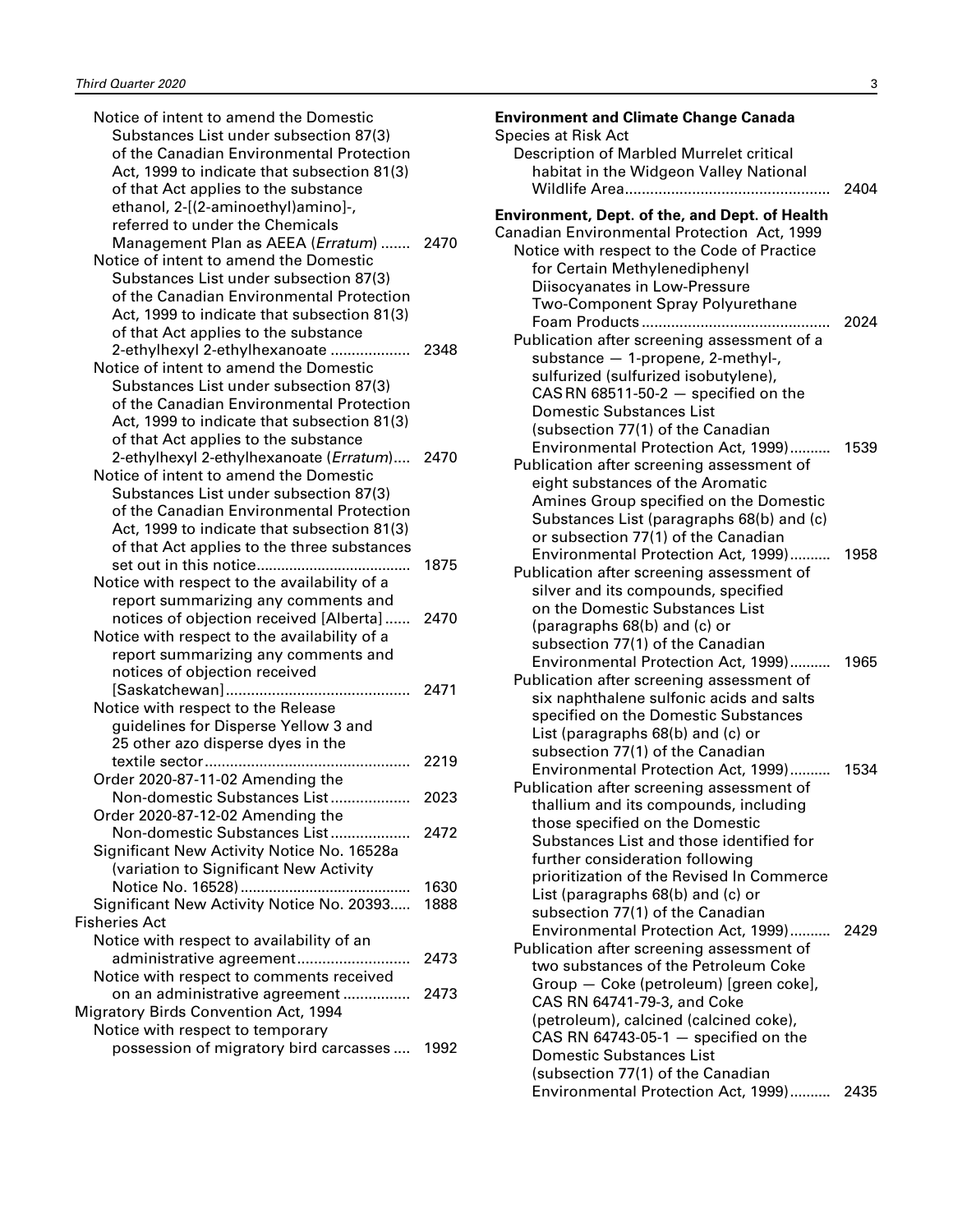| Publication after screening assessment of     |      |
|-----------------------------------------------|------|
| 11 substances of the Alkanolamines and        |      |
| Fatty Alkanolamides Group specified on        |      |
| the Domestic Substances List                  |      |
| (paragraphs 68(b) and (c) or                  |      |
| subsection 77(1) of the Canadian              |      |
| Environmental Protection Act, 1999)           | 1637 |
| Publication of final decision after screening |      |
| assessment of five substances of the          |      |
| <b>Epoxides and Glycidyl Ethers Group</b>     |      |
| specified on the Domestic Substances          |      |
| List (paragraphs 68(b) and (c) or             |      |
| subsection 77(6) of the Canadian              |      |
|                                               |      |
| Environmental Protection Act, 1999) 1897      |      |
| Publication of final decision after screening |      |
| assessment of nine substances in the          |      |
| Poly(amines) Group specified on               |      |
| the Domestic Substances List                  |      |
| (subsection 77(6) of the Canadian             |      |
| Environmental Protection Act, 1999)           | 1970 |
| Publication of final decision after screening |      |
| assessment of nine substances of the          |      |
| <b>Fatty Acids and Derivatives Group</b>      |      |
| specified on the Domestic Substances List     |      |
| (paragraphs 68(b) and (c) or                  |      |
| subsection 77(6) of the Canadian              |      |
| Environmental Protection Act, 1999)           | 1840 |
| Publication of final decision after screening |      |
| assessment of six substances in the           |      |
| Pigments and Dyes Group specified on          |      |
| the Domestic Substances List                  |      |
| (paragraphs 68(b) and (c) or                  |      |
| subsection 77(6) of the Canadian              |      |
| Environmental Protection Act, 1999)           | 1844 |
| Publication of final decision after screening |      |
| assessment of two substances -                |      |
| ethanone, 1-[4-(1,1-dimethylethyl)-2,6-       |      |
| dimethyl-3,5-dinitrophenyl]- (musk            |      |
| ketone), CAS RN 81-14-1, and benzene,         |      |
| 1-(1,1-dimethylethyl)-3,5-dimethyl-2,4,6-     |      |
| trinitro- (musk xylene), CAS RN 81-15-2 -     |      |
| specified on the Domestic Substances List     |      |
| (paragraphs 68(b) and (c) or                  |      |
| subsection 77(6) of the Canadian              |      |
|                                               |      |
| Environmental Protection Act, 1999)           | 1849 |
| Publication of final decision after screening |      |
| assessment of 11 antimony-containing          |      |
| substances specified on the Domestic          |      |
| Substances List (subsection 77(6) of the      |      |
| <b>Canadian Environmental Protection</b>      |      |
| .                                             | 1561 |
| Publication of final decision after screening |      |
| assessment of 39 base oils specified on       |      |
| the Domestic Substances List                  |      |
| (paragraphs 68(b) and (c) or                  |      |
| subsection 77(6) of the Canadian              |      |
| Environmental Protection Act, 1999)           | 1565 |

| Publication of results of investigations and<br>recommendations for a substance<br>silanamine, 1,1,1-trimethyl-N-<br>(trimethylsilyl)-, hydrolysis products with<br>silica (TMSS), CAS RN 68909-20-6 -<br>specified on the Domestic Substances List<br>(paragraphs 68(b) and (c) of the Canadian<br>Environmental Protection Act, 1999) | 2439 |
|-----------------------------------------------------------------------------------------------------------------------------------------------------------------------------------------------------------------------------------------------------------------------------------------------------------------------------------------|------|
| Finance, Dept. of                                                                                                                                                                                                                                                                                                                       |      |
| <b>Bank Act</b>                                                                                                                                                                                                                                                                                                                         |      |
| Wells Fargo Rail Canada ULC ("WFRCU"),<br>Wells Fargo Rail Corporation ("WFRC"),<br>Wells Fargo Bank, National Association<br>and its affiliates - Order deeming entities<br>not to be entities associated with a                                                                                                                       | 2364 |
| Canada-Madagascar Tax Convention Act, 2018                                                                                                                                                                                                                                                                                              |      |
| Notice in respect of the entry into force of                                                                                                                                                                                                                                                                                            |      |
| the Convention between Canada and the                                                                                                                                                                                                                                                                                                   |      |
| Republic of Madagascar for the avoidance<br>of double taxation and the prevention of<br>fiscal evasion with respect to taxes on                                                                                                                                                                                                         |      |
|                                                                                                                                                                                                                                                                                                                                         | 1853 |
| Proceeds of Crime (Money Laundering) and                                                                                                                                                                                                                                                                                                |      |
| <b>Terrorist Financing Act</b>                                                                                                                                                                                                                                                                                                          |      |
| Directive on Financial Transactions                                                                                                                                                                                                                                                                                                     |      |
| Associated with the Islamic Republic                                                                                                                                                                                                                                                                                                    |      |
|                                                                                                                                                                                                                                                                                                                                         | 1811 |
| <b>Global Affairs Canada</b>                                                                                                                                                                                                                                                                                                            |      |
| Consulting Canadians on the development                                                                                                                                                                                                                                                                                                 |      |
| of a renewed Responsible Business                                                                                                                                                                                                                                                                                                       |      |
|                                                                                                                                                                                                                                                                                                                                         |      |
|                                                                                                                                                                                                                                                                                                                                         | 2442 |
| Final environmental assessment of the                                                                                                                                                                                                                                                                                                   |      |
| <b>Canada-United States-Mexico</b>                                                                                                                                                                                                                                                                                                      |      |
|                                                                                                                                                                                                                                                                                                                                         | 1928 |
| Health, Dept. of                                                                                                                                                                                                                                                                                                                        |      |
| Canadian Environmental Protection Act, 1999<br>Final Guidance on Natural Organic Matter in                                                                                                                                                                                                                                              |      |
|                                                                                                                                                                                                                                                                                                                                         | 1812 |
| Guidelines for Canadian Drinking Water                                                                                                                                                                                                                                                                                                  |      |
| Quality: Guideline Technical Document -                                                                                                                                                                                                                                                                                                 | 1571 |
| Notice of intent to remove low volume or                                                                                                                                                                                                                                                                                                |      |
| discontinued substances from the                                                                                                                                                                                                                                                                                                        |      |
| Revised In Commerce List                                                                                                                                                                                                                                                                                                                | 2474 |
| Proposed Guidance on Monitoring the                                                                                                                                                                                                                                                                                                     |      |
| <b>Biological Stability of Drinking Water in</b>                                                                                                                                                                                                                                                                                        |      |
|                                                                                                                                                                                                                                                                                                                                         | 1644 |
| Proposed Guideline for Canadian Drinking                                                                                                                                                                                                                                                                                                |      |
| Water Quality for Diquat                                                                                                                                                                                                                                                                                                                | 1542 |
| Proposed guideline technical document for                                                                                                                                                                                                                                                                                               |      |
| 2,4-Dichlorophenoxyacetic Acid (2,4-D)                                                                                                                                                                                                                                                                                                  | 1902 |
| <b>Proposed Guidelines for Canadian</b>                                                                                                                                                                                                                                                                                                 |      |
| Recreational Water Quality -<br>Cyanobacteria and their Toxins                                                                                                                                                                                                                                                                          | 1994 |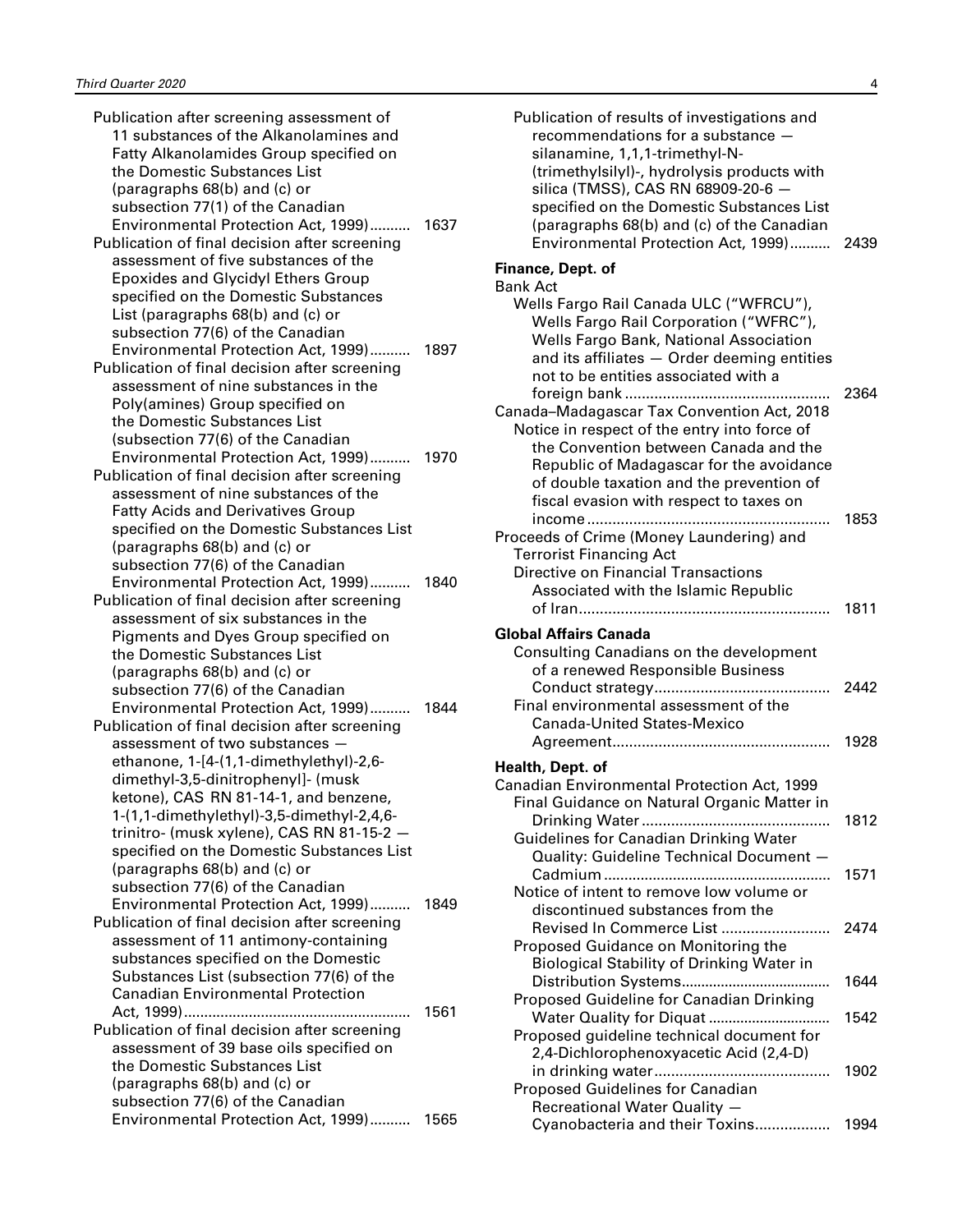| Proposed Residential Indoor Air Quality<br><b>Controlled Drugs and Substances Act</b><br>Notice of intent to develop new regulations<br>under the Controlled Drugs and<br>Substances Act with respect to<br>supervised consumption sites<br><b>Hazardous Materials Information Review Act</b><br>Filing of claims for exemption  1853,<br>2044, 2481<br>Time Limits and Other Periods Act (COVID-19)<br><b>Order Respecting Certain Time Limits</b><br>Under the Food and Drug Regulations                                                         | 1974<br>1993 |
|----------------------------------------------------------------------------------------------------------------------------------------------------------------------------------------------------------------------------------------------------------------------------------------------------------------------------------------------------------------------------------------------------------------------------------------------------------------------------------------------------------------------------------------------------|--------------|
| Industry, Dept. of                                                                                                                                                                                                                                                                                                                                                                                                                                                                                                                                 |              |
| 2226, 2483                                                                                                                                                                                                                                                                                                                                                                                                                                                                                                                                         |              |
| <b>Telecommunications Act</b><br>Notice No. TIPB-001-2020 - Petition to the<br>Governor in Council concerning Telecom<br>Decision CRTC 2019-433<br>Notice No. TIPB-002-2020 - Petition to the<br>Governor in Council concerning Telecom<br>Time Limits And Other Periods Act (COVID-19)<br>Order Respecting Time Limits and Other<br>Periods Established By or Under Certain<br>Acts and Regulations for which the<br>Minister of Industry is Responsible<br>$(COVID-19)$<br>(Published as Extra Vol. 154, No 5, on<br>Wednesday, August 12, 2020) | 1545<br>1546 |
| <b>Innovation, Science and Economic</b>                                                                                                                                                                                                                                                                                                                                                                                                                                                                                                            |              |
| <b>Development Canada</b><br><b>Radiocommunication Act</b><br>Notice No. SLPB-002-20 - Consultation on<br>the Technical and Policy Framework for<br>the 3650-4200 MHz Band and Changes to<br>the Frequency Allocation of the                                                                                                                                                                                                                                                                                                                       |              |
| Notice No. SMSE-007-20 - Release<br>of RSS-192, issue 4, and SRSP-520,                                                                                                                                                                                                                                                                                                                                                                                                                                                                             | 2405         |
| Notice No. SMSE-010-20 - Release of                                                                                                                                                                                                                                                                                                                                                                                                                                                                                                                | 1815         |
| Notice No. SMSE-012-20 - Release<br>of ICES-002, issue 7, and RSS-216,                                                                                                                                                                                                                                                                                                                                                                                                                                                                             | 1858<br>2507 |
| <b>Natural Resources, Dept. of</b>                                                                                                                                                                                                                                                                                                                                                                                                                                                                                                                 |              |
| Canada-Nova Scotia Offshore Petroleum<br><b>Resources Accord Implementation Act</b><br>Notice of setting aside of Fundamental<br>Decisions of the Canada-Nova Scotia                                                                                                                                                                                                                                                                                                                                                                               |              |
|                                                                                                                                                                                                                                                                                                                                                                                                                                                                                                                                                    |              |

| oposed Residential Indoor Air Quality<br>Guidelines for Carbon Dioxide<br>olled Drugs and Substances Act                                      | 1996 | Notice of setting aside of Fundamental<br>Decisions of the Canada-Nova Scotia<br>Offshore Petroleum Board (Erratum) 1815                    |      |
|-----------------------------------------------------------------------------------------------------------------------------------------------|------|---------------------------------------------------------------------------------------------------------------------------------------------|------|
| tice of intent to develop new regulations<br>under the Controlled Drugs and<br>Substances Act with respect to<br>supervised consumption sites | 1974 | <b>Privy Council Office</b><br>Appointment opportunities 1548, 1591, 1656,<br>1816, 1859, 1929, 1977, 2002, 2068, 2249, 2406,<br>2444, 2508 |      |
| dous Materials Information Review Act<br>ing of claims for exemption  1853,                                                                   |      | <b>Superintendent of Financial Institutions,</b><br>Office of the                                                                           |      |
| 2044, 2481                                                                                                                                    |      | <b>Assessment of Pension Plans Regulations</b>                                                                                              |      |
| Limits and Other Periods Act (COVID-19)                                                                                                       |      |                                                                                                                                             | 2508 |
| der Respecting Certain Time Limits                                                                                                            |      | <b>Bank Act</b>                                                                                                                             |      |
| Under the Food and Drug Regulations                                                                                                           |      | People's Ventures II, Inc. - Approval to have<br>a financial establishment in Canada                                                        | 1590 |
|                                                                                                                                               |      | Insurance Companies Act                                                                                                                     |      |
| try, Dept. of:                                                                                                                                |      | Shelter Mutual Insurance Company -                                                                                                          |      |
|                                                                                                                                               |      | Order to insure in Canada risks                                                                                                             | 1590 |
| 2226, 2483<br>ommunications Act                                                                                                               |      | <b>Trust and Loan Companies Act</b>                                                                                                         |      |
| tice No. TIPB-001-2020 — Petition to the                                                                                                      |      | FNB Trust - Letters patent of                                                                                                               |      |
| Governor in Council concerning Telecom                                                                                                        |      |                                                                                                                                             | 1591 |
| Decision CRTC 2019-433                                                                                                                        | 1545 | FNB Trust - Order to commence and                                                                                                           |      |
| tice No. TIPB-002-2020 - Petition to the                                                                                                      |      |                                                                                                                                             |      |
| Governor in Council concerning Telecom                                                                                                        |      | <b>Transport, Dept. of</b>                                                                                                                  |      |
|                                                                                                                                               | 1546 | <b>Aeronautics Act</b>                                                                                                                      |      |
| Limits And Other Periods Act (COVID-19)                                                                                                       |      | Interim Order Respecting Certain                                                                                                            |      |
| der Respecting Time Limits and Other                                                                                                          |      | Requirements for Civil Aviation Due to                                                                                                      | 1573 |
| Periods Established By or Under Certain<br>Acts and Regulations for which the                                                                 |      | Interim Order Respecting Certain                                                                                                            |      |
| Minister of Industry is Responsible                                                                                                           |      | Requirements for Civil Aviation Due to                                                                                                      |      |
| (COVID-19)                                                                                                                                    |      |                                                                                                                                             | 2364 |
| ublished as Extra Vol. 154, No 5, on                                                                                                          |      | Interim Order Respecting Certain                                                                                                            |      |
| Wednesday, August 12, 2020)                                                                                                                   |      | Requirements for Civil Aviation Due to                                                                                                      |      |
| ation, Science and Economic                                                                                                                   |      |                                                                                                                                             | 1906 |
| velopment Canada                                                                                                                              |      | Interim Order Respecting Certain                                                                                                            |      |
| communication Act                                                                                                                             |      | Requirements for Civil Aviation Due to                                                                                                      |      |
| tice No. SLPB-002-20 - Consultation on                                                                                                        |      | Interim Order Respecting Certain                                                                                                            | 2045 |
| the Technical and Policy Framework for                                                                                                        |      | Requirements for Civil Aviation Due to                                                                                                      |      |
| the 3650-4200 MHz Band and Changes to                                                                                                         |      |                                                                                                                                             | 2226 |
| the Frequency Allocation of the                                                                                                               |      | Interim Order Respecting Certain                                                                                                            |      |
|                                                                                                                                               | 2405 | Requirements for Civil Aviation Due to                                                                                                      |      |
| tice No. SMSE-007-20 - Release<br>of RSS-192, issue 4, and SRSP-520,                                                                          |      |                                                                                                                                             | 2381 |
|                                                                                                                                               | 1815 | Interim Order Respecting Certain                                                                                                            |      |
| tice No. SMSE-010-20 - Release of                                                                                                             |      | <b>Requirements for Civil Aviation Due to</b>                                                                                               |      |
|                                                                                                                                               |      | <b>Canada Marine Act</b>                                                                                                                    | 2483 |
| tice No. SMSE-012-20 - Release                                                                                                                |      | St. John's Port Authority - Supplementary                                                                                                   |      |
| of ICES-002, issue 7, and RSS-216,                                                                                                            |      |                                                                                                                                             | 1855 |
|                                                                                                                                               | 2507 | Trois-Rivières Port Authority -                                                                                                             |      |
| ral Resources, Dept. of                                                                                                                       |      | Supplementary letters patent                                                                                                                | 1857 |
| da-Nova Scotia Offshore Petroleum                                                                                                             |      | Canada Shipping Act, 2001                                                                                                                   |      |
| sources Accord Implementation Act                                                                                                             |      | Interim Order for the Protection of                                                                                                         |      |
| tice of setting aside of Fundamental                                                                                                          |      | North Atlantic Right Whales (Eubalaena                                                                                                      |      |
| Decisions of the Canada-Nova Scotia                                                                                                           |      | glacialis) in and near the Shediac Valley                                                                                                   | 1999 |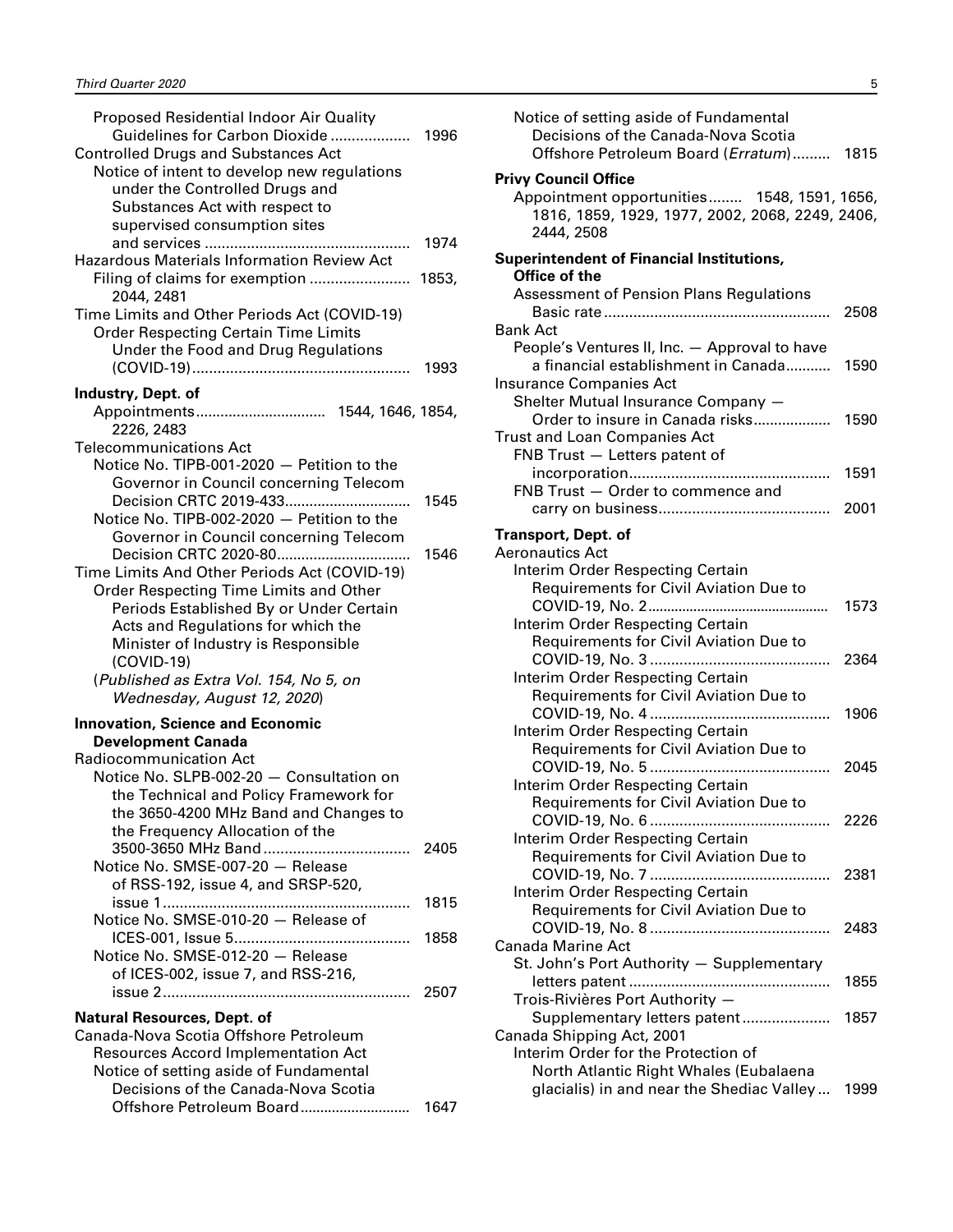<span id="page-7-0"></span>

| Interim Order No. 3 Respecting Passenger<br>Vessel Restrictions Due to the Coronavirus<br>1648                                       |
|--------------------------------------------------------------------------------------------------------------------------------------|
| <b>MISCELLANEOUS NOTICES</b>                                                                                                         |
| в<br><b>BNP Paribas</b><br>Designated offices for the service of                                                                     |
| 1599                                                                                                                                 |
| С<br>Concentra Bank<br>Designated offices for the service of                                                                         |
| G<br>Gerber Life Insurance Company<br>Assumption reinsurance agreement 2461                                                          |
| Intact Insurance Company and Guarantee<br>Company of North America (The)<br>Letters patent of amalgamation 1939, 1987,<br>2017, 2086 |
| N<br>Nanopay Holdings Inc.<br>Application to incorporate a bank 1824, 1869,<br>1939, 1987                                            |
| Р<br>Pacific Life Re International Limited<br>Application to establish a<br>Canadian branch 1988, 2017, 2086,<br>2258                |
| S<br>Shipowners' Mutual Protection and<br>Indemnity Association (Luxembourg) [The]<br>2522                                           |
| Sunderland Marine Insurance Company<br>Limited (Canada Branch)<br>1869, 1940                                                         |
| <b>ORDERS IN COUNCIL</b>                                                                                                             |

#### **Justice, Dept. of**

| 1941 |
|------|
|      |

| <b>Public Health Agency of Canada</b>             |      |
|---------------------------------------------------|------|
| <b>Quarantine Act</b>                             |      |
| Minimizing the Risk of Exposure to                |      |
| COVID-19 in Canada Order                          |      |
| (Mandatory Isolation), No. 3                      | 1600 |
| Minimizing the Risk of Exposure to                |      |
| COVID-19 in Canada Order                          |      |
| (Mandatory Isolation), No. 4                      | 2260 |
| Minimizing the Risk of Exposure to                |      |
| <b>COVID-19 in Canada Order (Prohibition</b>      |      |
| of Entry into Canada from any Country             |      |
| Other than the United States) 1617,<br>1942, 2276 |      |
| Minimizing the Risk of Exposure to                |      |
| COVID-19 in Canada Order (Prohibition             |      |
| of Entry into Canada from any country             |      |
| other than the United States) [Erratum]           | 2463 |
| Minimizing the Risk of Exposure to COVID-19       |      |
| in Canada Order (Prohibition of Entry into        |      |
| Canada from the United States)                    | 1826 |
| 2087                                              |      |
| <b>Statistics Canada</b>                          |      |
| <b>Statistics Act</b>                             |      |
|                                                   | 1666 |
|                                                   | 1736 |
|                                                   |      |
| <b>PARLIAMENT</b>                                 |      |
| <b>Chief Electoral Officer, Office of the</b>     |      |
| <b>Canada Elections Act</b>                       |      |
| Deregistration of registered electoral            |      |
|                                                   | 2072 |
| Determination of number of electors               |      |
| (Published as Extra Vol. 154, Extra No.6,         |      |
| on Thursday, September 24, 2020)                  |      |
|                                                   |      |

#### **House of Commons**

| Filing applications for private bills         |  |
|-----------------------------------------------|--|
| (First Session, 43rd Parliament)  1552, 1595, |  |
| 1660, 1820, 1863, 1933, 1981                  |  |
| Filing applications for private bills         |  |
| (Second Session, 43rd Parliament) 2448, 2514  |  |
| Senate                                        |  |
| Royal assent                                  |  |

| 1552, 1933 |
|------------|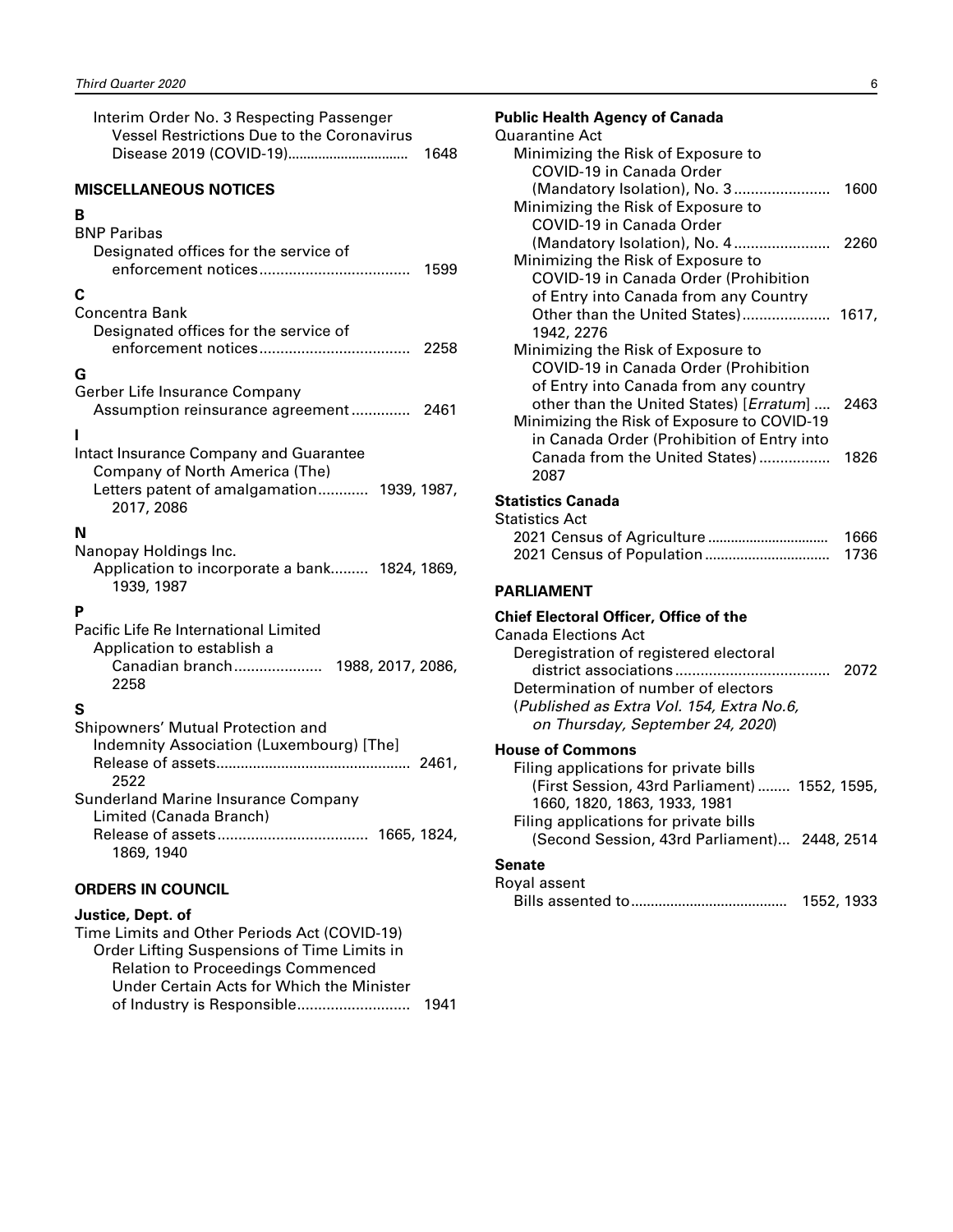#### <span id="page-8-0"></span>**PROPOSED REGULATIONS**

| 2288                                                   |
|--------------------------------------------------------|
|                                                        |
|                                                        |
| Offsetting of CO <sub>2</sub> Emissions - CORSIA) 2167 |
|                                                        |

#### **SUPPLEMENTS**

#### **Copyright Board**

Re:Sound Tariff 6.A – Use of Recorded Music to Accompany Dance (2013-2018), See *Canada Gazette* No. 31

Re:Sound Tariff 6.B – Use of Recorded Music to Accompany Fitness Activities (2018-2022), See *Canada Gazette* No. 37

SOCAN Tariff 1.B – Radio – Non-Commercial Radio other than the Canadian Broadcasting Corporation (2018-2021), See *Canada Gazette* No. 32

SOCAN Tariff 2.B – Television – Ontario Educational Communications Authority (2018-2022), See *Canada Gazette* No. 32

SOCAN Tariff 2.C – Television – Société de télédiffusion du Québec (2018-2022), See *Canada Gazette* No. 32

- SOCAN Tariff 3.C Adult Entertainment Clubs (2018-2022), See *Canada Gazette* No. 32 SOCAN Tariff 5.B – Exhibitions and Fairs (2018-2021), See *Canada Gazette* No. 32 SOCAN Tariff 10.A – Parks, Parades, Streets and Other Public Areas – Strolling Musicians and Buskers; Recorded Music (2018-2022), See *Canada*
- *Gazette* No. 36 SOCAN Tariff 10.B – Parks, Parades, Streets and Other Public Areas – Marching Bands; Floats with Music (2018-2022), See *Canada Gazette* No. 36

SOCAN Tariff 11.A – Circuses, Ice Shows, Fireworks Displays, Sound and Light Shows and Similar Events (2018-2022), See *Canada Gazette* No. 32

SOCAN Tariff 13.A – Public Conveyances – Aircraft (2018-2022), See *Canada Gazette* No. 32

SOCAN Tariff 13.B – Public Conveyances – Passenger Ships (2018-2022), See *Canada Gazette* No. 32

SOCAN Tariff 13.C – Public Conveyances – Railroad Trains, Buses and Other Public Conveyances, Excluding Aircraft and Passenger Ships (2018-2022), See *Canada Gazette* No. 32

SOCAN Tariff 21 – Recreational Facilities Operated by a Municipality, School, College, University, Agricultural Society or Similar Community Organizations (2021-2022), See *Canada Gazette* No. 32

#### **Global Affairs Canada**

Canada-United States-Mexico Agreement, See *Canada Gazette* No. 34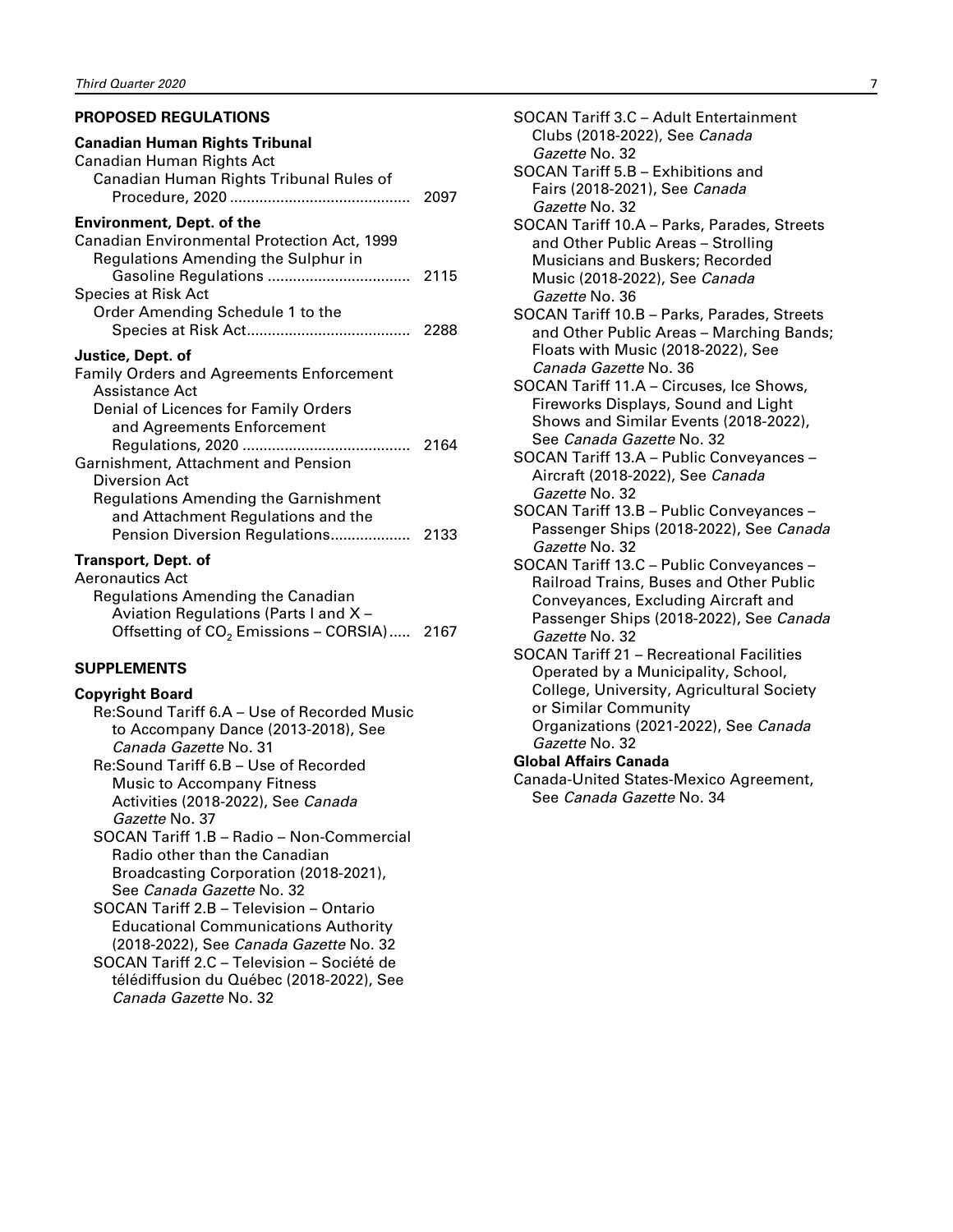### **INDEX**

<span id="page-9-0"></span>Le présent index trimestriel de la *Gazette du Canada* s'applique aux numéros 27 à 39, dont la date et les numéros de page sont indiqués ci-dessous aux fins de référence.

|     | Volume Numéro Date |              | Pages       |
|-----|--------------------|--------------|-------------|
| 154 | 27                 | 4 juillet    | 1524 à 1557 |
| 154 | 28                 | 11 juillet   | 1558 à 1628 |
| 154 | 29                 | 18 juillet   | 1629 à 1806 |
| 154 | 30                 | 25 juillet   | 1807 à 1836 |
| 154 | 31                 | 1 août       | 1837 à 1873 |
| 154 | 32                 | 8 août       | 1874 à 1955 |
| 154 | 33                 | 15 août      | 1956 à 1990 |
| 154 | 34                 | 22 août      | 1991 à 2019 |
| 154 | 35                 | 29 août      | 2020 à 2217 |
| 154 | 36                 | 5 septembre  | 2218 à 2340 |
| 154 | 37                 | 12 septembre | 2343 à 2425 |
| 154 | 38                 | 19 septembre | 2426 à 2468 |
| 154 | 39                 | 26 septembre | 2469 à 2526 |

#### **AVIS DIVERS**

#### **B**

| <b>Banque Concentra</b><br>Bureaux désignés pour la signification des<br>2258                    |  |
|--------------------------------------------------------------------------------------------------|--|
| <b>BNP Paribas</b>                                                                               |  |
| Bureaux désignés pour la signification des<br>1599                                               |  |
| С                                                                                                |  |
| Compagnie d'assurance-vie Gerber                                                                 |  |
| Convention de réassurance aux fins de                                                            |  |
| 2461                                                                                             |  |
|                                                                                                  |  |
| Intact Compagnie d'assurance et Garantie,<br>Compagnie d'Assurance de l'Amérique<br>du Nord (La) |  |
| Lettres patentes de fusion 1939, 1987,<br>2017, 2086                                             |  |
| N                                                                                                |  |
| Nanopay Holdings Inc.                                                                            |  |
| Demande de constitution d'une banque 1824,<br>1869, 1939, 1987                                   |  |
| P                                                                                                |  |
| Pacific Life Re International Limited                                                            |  |
| Demande d'établissement d'une                                                                    |  |

## **S**

2086, 2258

Shipowners' Mutual Protection and Indemnity Association (Luxembourg) [The] Libération d'actif............................................... 2461, 2522

succursale au Canada........................ 1988, 2017,

| Société d'assurance maritime Sunderland<br>Limitée (succursale canadienne)<br>1869, 1940                                                                                                                                                                                                                                                                                                                                                           |                              |
|----------------------------------------------------------------------------------------------------------------------------------------------------------------------------------------------------------------------------------------------------------------------------------------------------------------------------------------------------------------------------------------------------------------------------------------------------|------------------------------|
| <b>AVIS DU GOUVERNEMENT</b>                                                                                                                                                                                                                                                                                                                                                                                                                        |                              |
| <b>Affaires mondiales Canada</b><br>Consultation des Canadiens sur l'élaboration<br>d'une nouvelle stratégie relative à la<br>conduite responsable des entreprises<br>Évaluation environnementale finale de<br>l'Accord Canada–États-Unis–Mexique                                                                                                                                                                                                  | 2442<br>1928                 |
| <b>Banque du Canada</b>                                                                                                                                                                                                                                                                                                                                                                                                                            |                              |
| <b>Bilans</b>                                                                                                                                                                                                                                                                                                                                                                                                                                      |                              |
| État de la situation financière au<br>Loi sur la compensation et le règlement des<br>paiements<br>Avis de désignation signifié à                                                                                                                                                                                                                                                                                                                   | 2411<br>2413<br>2513<br>1875 |
| Citoyenneté et de l'Immigration, min. de la                                                                                                                                                                                                                                                                                                                                                                                                        |                              |
| Loi sur l'immigration et la protection des<br>réfugiés<br>Instruction ministérielle modifiant les<br>Instructions ministérielles concernant le<br>système Entrée express (2020-1)<br>Instructions ministérielles concernant la<br>présentation de demandes par voie<br>électronique pour les visas de résident<br>temporaire et autres documents en raison<br>de la capacité réduite de traitement durant<br>la pandémie de la COVID-19 (maladie à | 2344                         |
|                                                                                                                                                                                                                                                                                                                                                                                                                                                    | 1559                         |
| Conseil privé, Bureau du<br>Possibilités de nominations 1548, 1591, 1656,<br>1816, 1859, 1929, 1977, 2002, 2068, 2249, 2406,<br>2444, 2508                                                                                                                                                                                                                                                                                                         |                              |
| Emploi et du Développement social, min. de l'<br>Loi sur les délais et autres périodes (COVID-19)<br>Arrêté prolongeant une période prévue<br>par la Loi sur le Programme de protection                                                                                                                                                                                                                                                            |                              |
| des salariés (COVID-19)<br>Arrêté sur les périodes prévues par certains<br>règlements pris sous le régime du Code                                                                                                                                                                                                                                                                                                                                  | 2427                         |
| canadien du travail (COVID-19)                                                                                                                                                                                                                                                                                                                                                                                                                     | 2428                         |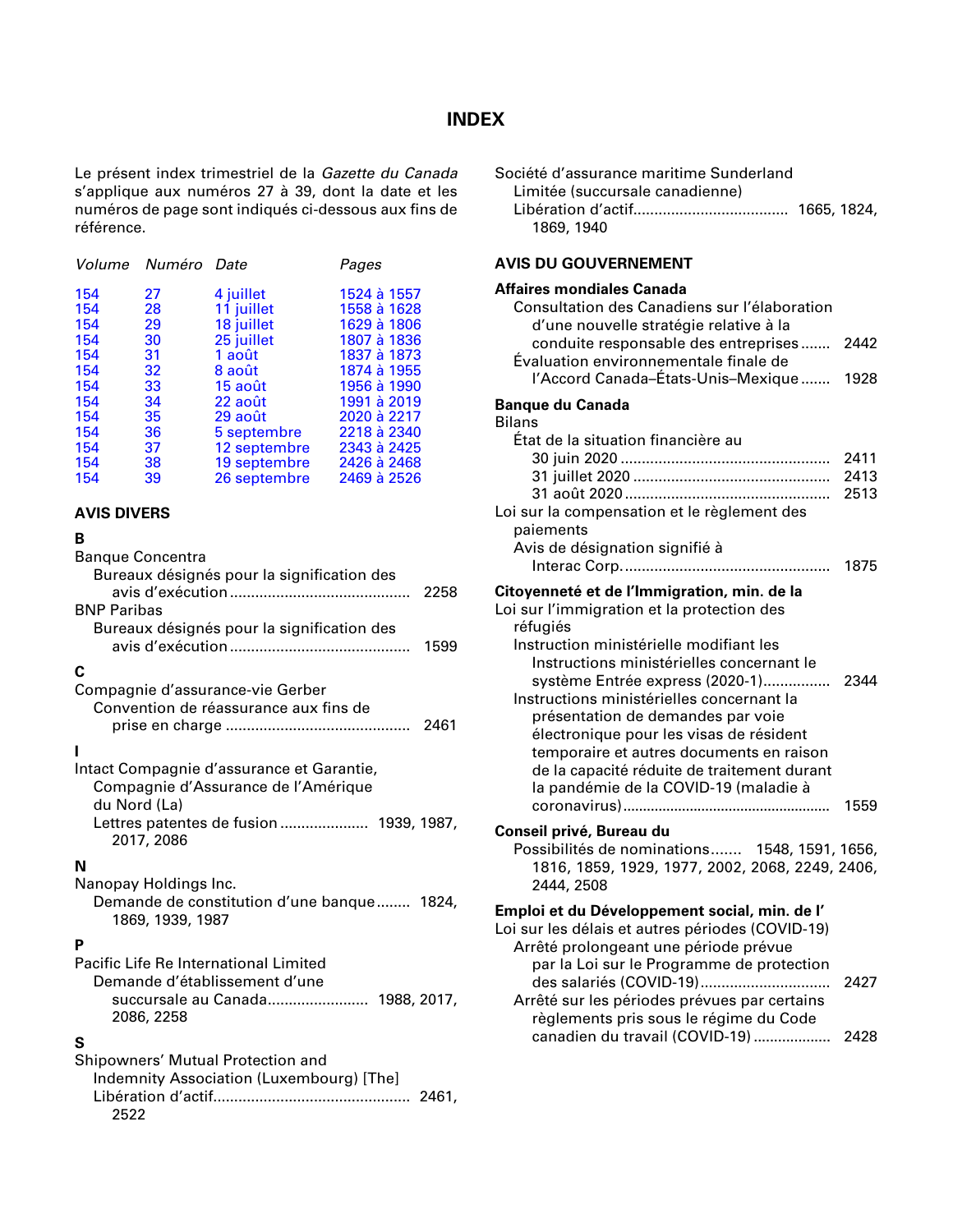| Environnement, min. de l'                                                               |      |
|-----------------------------------------------------------------------------------------|------|
| Loi canadienne sur la protection de                                                     |      |
| l'environnement (1999)                                                                  |      |
| Arrêté 2020-87-11-02 modifiant la                                                       |      |
|                                                                                         | 2023 |
| Arrêté 2020-87-12-02 modifiant la Liste                                                 |      |
|                                                                                         | 2472 |
| Avis concernant les Directives sur les rejets                                           |      |
| du Disperse Yellow 3 et de 25 autres                                                    |      |
| colorants azoïques dispersés dans le                                                    |      |
| Avis d'intention de modifier la Liste                                                   |      |
| intérieure en vertu du paragraphe 87(3)                                                 |      |
| de la Loi canadienne sur la protection de                                               |      |
| l'environnement (1999) pour indiquer que                                                |      |
| le paragraphe 81(3) de cette loi s'applique                                             |      |
| à la substance 2-éthylhexanoate de                                                      |      |
|                                                                                         | 2348 |
| Avis d'intention de modifier la Liste                                                   |      |
| intérieure en vertu du paragraphe 87(3)                                                 |      |
| de la Loi canadienne sur la protection de                                               |      |
| l'environnement (1999) pour indiquer que                                                |      |
| le paragraphe 81(3) de cette loi s'applique                                             |      |
| à la substance 2-éthylhexanoate de                                                      |      |
| 2-éthylhexyle (Erratum)                                                                 | 2470 |
| Avis d'intention de modifier la Liste                                                   |      |
| intérieure en vertu du paragraphe 87(3)                                                 |      |
| de la Loi canadienne sur la protection de                                               |      |
| l'environnement (1999) pour indiquer                                                    |      |
| que le paragraphe 81(3) de cette loi                                                    |      |
| s'applique à la substance 2-[(2-aminoéthyl)<br>amino]éthanol, aussi appelée AEEA par le |      |
| Plan de gestion des produits chimiques 2356                                             |      |
| Avis d'intention de modifier la Liste                                                   |      |
| intérieure en vertu du paragraphe 87(3)                                                 |      |
| de la Loi canadienne sur la protection                                                  |      |
| de l'environnement (1999) pour                                                          |      |
| indiquer que le paragraphe 81(3) de                                                     |      |
| cette loi s'applique à la substance                                                     |      |
| 2-[(2-aminoéthyl)amino]éthanol, aussi                                                   |      |
| appelée AEEA par le Plan de gestion                                                     |      |
| des produits chimiques (Erratum) 2470                                                   |      |
| Avis d'intention de modifier la Liste                                                   |      |
| intérieure en vertu du paragraphe 87(3)                                                 |      |
| de la Loi canadienne sur la protection de                                               |      |
| l'environnement (1999) pour indiquer que                                                |      |
| le paragraphe 81(3) de cette loi s'applique                                             |      |
|                                                                                         | 1875 |
| Avis de disponibilité d'un rapport résumant<br>les commentaires et avis d'opposition    |      |
|                                                                                         | 2470 |
| Avis de disponibilité d'un rapport résumant                                             |      |
| les commentaires et avis d'opposition                                                   |      |
| reçus [Saskatchewan]                                                                    | 2471 |
| Avis de nouvelle activité nº 16528a                                                     |      |
| (modification à l'Avis de nouvelle                                                      |      |
|                                                                                         | 1630 |
| Avis de nouvelle activité nº 20393                                                      | 1888 |

| Condition ministérielle nº 20287<br>Condition ministérielle nº 20350<br>Condition ministérielle nº 20381<br>Recommandations fédérales pour la qualité<br>de l'environnement à l'égard de certaines                                                                                                                                                                                            | 1528<br>1530<br>2345 |
|-----------------------------------------------------------------------------------------------------------------------------------------------------------------------------------------------------------------------------------------------------------------------------------------------------------------------------------------------------------------------------------------------|----------------------|
| Loi de 1994 sur la convention concernant les<br>oiseaux migrateurs                                                                                                                                                                                                                                                                                                                            | 1560                 |
| Avis concernant la possession temporaire<br>d'une carcasse d'oiseau migrateur<br>Loi sur les pêches<br>Avis concernant les commentaires reçus                                                                                                                                                                                                                                                 | 1992                 |
| sur un accord administratif<br>Avis concernant un accord administratif                                                                                                                                                                                                                                                                                                                        | 2473<br>2473         |
| <b>Environnement et Changement climatique</b><br>Canada                                                                                                                                                                                                                                                                                                                                       |                      |
| Loi sur les espèces en péril<br>Description de l'habitat essentiel du<br>Guillemot marbré dans la réserve<br>nationale de faune de la                                                                                                                                                                                                                                                         | 2404                 |
| Environnement, min. de l', et min. de la Santé<br>Loi canadienne sur la protection de<br>l'environnement (1999)                                                                                                                                                                                                                                                                               |                      |
| Avis concernant le Code de pratique pour<br>certains diisocyanates de<br>méthylènediphényle présents dans les<br>isolants en polyuréthane giclé à<br>deux composants à faible pression<br>Publication après évaluation préalable d'une<br>substance - le 2-méthylprop-1-ène<br>sulfuré (isobutylène sulfuré),<br>NE CAS 68511-50-2 - inscrite sur la                                          | 2024                 |
| Liste intérieure [paragraphe 77(1) de<br>la Loi canadienne sur la protection de<br>l'environnement (1999)]<br>Publication après évaluation préalable de<br>deux substances du groupe des cokes de<br>pétrole - coke (pétrole),<br>NE CAS 64741-79-3 et coke calciné                                                                                                                           | 1539                 |
| (pétrole), NE CAS 64743-05-1- inscrites<br>sur la Liste intérieure [paragraphe 77(1)<br>de la Loi canadienne sur la protection<br>de l'environnement (1999)]<br>Publication après évaluation préalable<br>de huit substances du groupe des<br>amines aromatiques inscrites sur la<br>Liste intérieure [alinéas 68b) et c) ou<br>paragraphe 77(1) de la Loi canadienne<br>sur la protection de | 2435                 |
| l'environnement (1999)]<br>Publication après évaluation préalable<br>de l'argent et ses composés, inscrits<br>sur la Liste intérieure [alinéas 68b) et c)<br>ou paragraphe 77(1) de la Loi<br>canadienne sur la protection de                                                                                                                                                                 | 1958                 |

l'environnement (1999)].............................. 1965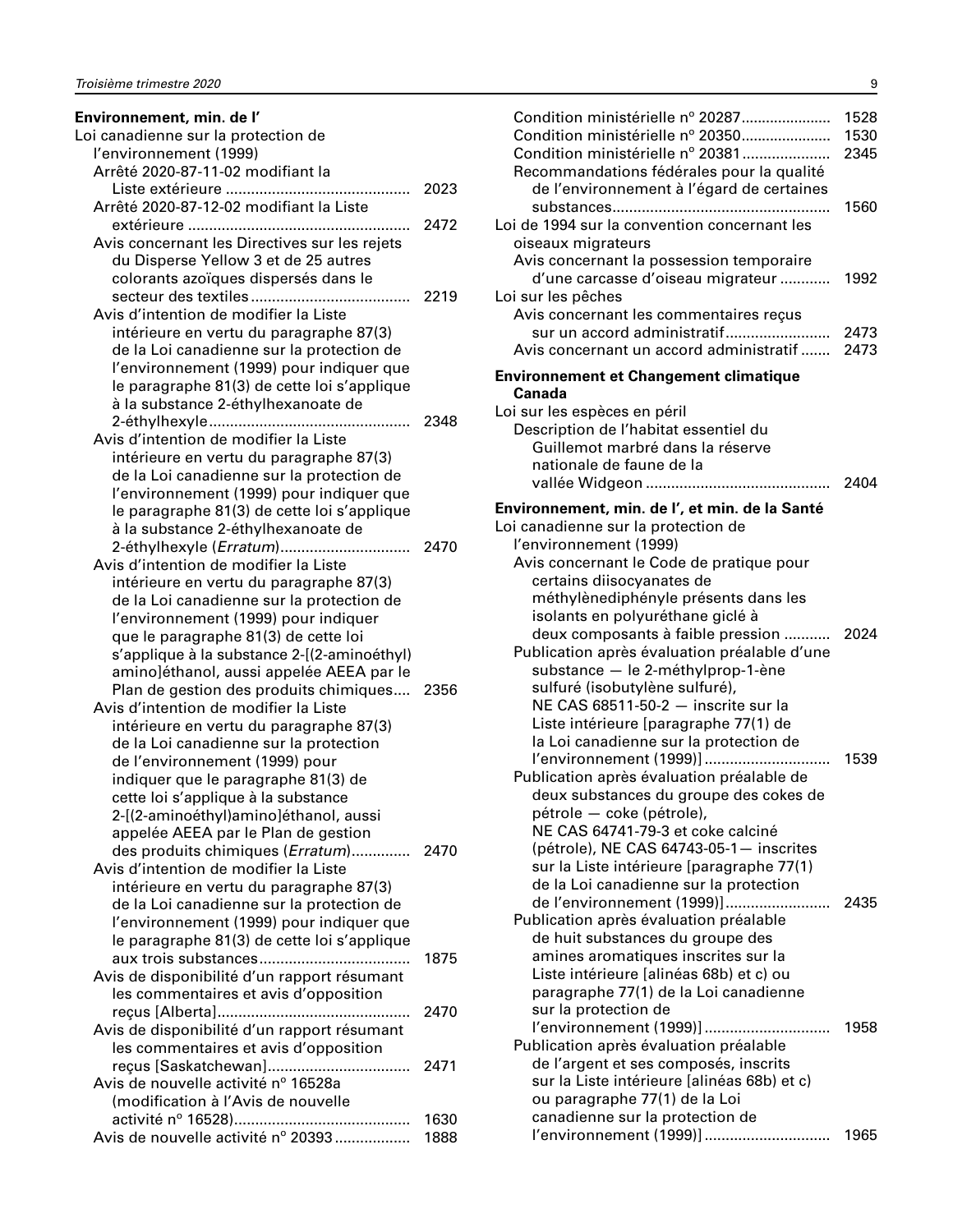| Publication après évaluation préalable de     |      |
|-----------------------------------------------|------|
| six acides naphtalènesulfoniques et de        |      |
| leurs sels inscrits sur la Liste intérieure   |      |
| [alinéas 68b) et c) ou paragraphe 77(1)       |      |
| de la Loi canadienne sur la protection de     |      |
| l'environnement (1999)]                       | 1534 |
| Publication après évaluation préalable de     |      |
| 11 substances du groupe des                   |      |
|                                               |      |
| aminoalcools et des alcanolamides gras        |      |
| inscrites sur la Liste intérieure             |      |
| [alinéas 68b) et c) ou paragraphe 77(1)       |      |
| de la Loi canadienne sur la protection de     |      |
| l'environnement (1999)]                       | 1637 |
| Publication après évaluation préalable du     |      |
| thallium et de ses composés, y compris        |      |
| ceux inscrits sur la Liste intérieure et ceux |      |
| visés pour un examen plus approfondi à        |      |
| la suite de la priorisation de la Liste       |      |
| révisée des substances commercialisées        |      |
| [alinéas 68b) et c) ou paragraphe 77(1)       |      |
| de la Loi canadienne sur la protection        |      |
| de l'environnement (1999)]<br>.               | 2429 |
| Publication de la décision finale après       |      |
| évaluation préalable de cinq substances       |      |
| du groupe des époxydes et des éthers          |      |
| glycidyliques inscrites sur la Liste          |      |
| intérieure [alinéas 68b) et c) ou             |      |
| paragraphe 77(6) de la Loi canadienne         |      |
|                                               |      |
| sur la protection de                          |      |
| l'environnement (1999)]                       | 1897 |
| Publication de la décision finale après       |      |
| évaluation préalable de deux                  |      |
| substances - le 4'-tert-butyl-2',6'-          |      |
| diméthyl-3',5'-dinitroacétophénone (musc      |      |
| cétonique), NE CAS 81-14-1, et le 5-tert-     |      |
| butyl-2,4,6-trinitro-m-xylène (musc           |      |
| xylénique), NE CAS 81-15-2 inscrites sur      |      |
| la Liste intérieure [alinéas 68b) et c) ou    |      |
| paragraphe 77(6) de la Loi canadienne         |      |
| sur la protection de                          |      |
| l'environnement (1999)]                       | 1849 |
| Publication de la décision finale après       |      |
| évaluation préalable de neuf substances       |      |
| du groupe des acides gras et dérivés          |      |
| inscrites sur la Liste intérieure             |      |
| [alinéas 68b) et c) ou paragraphe 77(6)       |      |
| de la Loi canadienne sur la protection de     |      |
| l'environnement (1999)]                       | 1840 |
| Publication de la décision finale après       |      |
| évaluation préalable de neuf substances       |      |
| du groupe des poly(amines) inscrites sur      |      |
| la Liste intérieure [paragraphe 77(6) de la   |      |
| Loi canadienne sur la protection de           |      |
| l'environnement (1999)]                       | 1970 |
|                                               |      |

| Publication de la décision finale après<br>évaluation préalable de six substances du<br>groupe des pigments et colorants<br>inscrites sur la Liste intérieure<br>[alinéas 68b) et c) ou paragraphe 77(6)<br>de la Loi canadienne sur la protection de |      |
|-------------------------------------------------------------------------------------------------------------------------------------------------------------------------------------------------------------------------------------------------------|------|
| l'environnement (1999)]<br>Publication de la décision finale après                                                                                                                                                                                    | 1844 |
| évaluation préalable de 11 substances<br>contenant de l'antimoine inscrites sur la<br>Liste intérieure [paragraphe 77(6) de la                                                                                                                        |      |
| Loi canadienne sur la protection de                                                                                                                                                                                                                   |      |
| l'environnement (1999)]                                                                                                                                                                                                                               | 1561 |
| Publication de la décision finale après                                                                                                                                                                                                               |      |
| évaluation préalable de 39 huiles de                                                                                                                                                                                                                  |      |
| base inscrites sur la Liste intérieure<br>[alinéas 68b) et c) ou paragraphe 77(6)                                                                                                                                                                     |      |
| de la Loi canadienne sur la protection de                                                                                                                                                                                                             |      |
| l'environnement (1999)]                                                                                                                                                                                                                               | 1565 |
| Publication des résultats des enquêtes et                                                                                                                                                                                                             |      |
| des recommandations pour une                                                                                                                                                                                                                          |      |
| substance - bis(triméthylsilyl)amine,                                                                                                                                                                                                                 |      |
| produits d'hydrolyse avec la silice<br>(TMSS), NE CAS 68909-20-6 - inscrite                                                                                                                                                                           |      |
| sur la Liste intérieure [alinéas 68b) et c)                                                                                                                                                                                                           |      |
| de la Loi canadienne sur la protection                                                                                                                                                                                                                |      |
| de l'environnement (1999)]                                                                                                                                                                                                                            | 2439 |
| Finances, min. des                                                                                                                                                                                                                                    |      |
| Loi de 2018 sur la convention fiscale                                                                                                                                                                                                                 |      |
| Canada-Madagascar                                                                                                                                                                                                                                     |      |
| Avis relatif à l'entrée en vigueur de la                                                                                                                                                                                                              |      |
| Convention entre le Canada et la                                                                                                                                                                                                                      |      |
| République de Madagascar en vue                                                                                                                                                                                                                       |      |
| d'éviter les doubles impositions et de<br>prévenir l'évasion fiscale en matière                                                                                                                                                                       |      |
|                                                                                                                                                                                                                                                       | 1853 |
| Loi sur le recyclage des produits de la                                                                                                                                                                                                               |      |
| criminalité et le financement des activités                                                                                                                                                                                                           |      |
| terroristes                                                                                                                                                                                                                                           |      |
| Directive sur les opérations financières liées                                                                                                                                                                                                        |      |
| à la république islamique d'Iran                                                                                                                                                                                                                      | 1811 |
| Loi sur les banques                                                                                                                                                                                                                                   |      |
| Wells Fargo Rail Canada ULC (« WFRCU »),<br>Corporation Wells Fargo Matériel Roulant                                                                                                                                                                  |      |
| (« CWFMR »), Wells Fargo Bank, National                                                                                                                                                                                                               |      |
| Association et ses sociétés affiliées -                                                                                                                                                                                                               |      |
| Arrêté déclarant que des entités sont                                                                                                                                                                                                                 |      |
| réputées ne pas être des entités liées à                                                                                                                                                                                                              |      |
|                                                                                                                                                                                                                                                       | 2364 |
| Industrie, min. de l'                                                                                                                                                                                                                                 |      |
| Nominations 1544, 1646, 1854,                                                                                                                                                                                                                         |      |
| 2226, 2483                                                                                                                                                                                                                                            |      |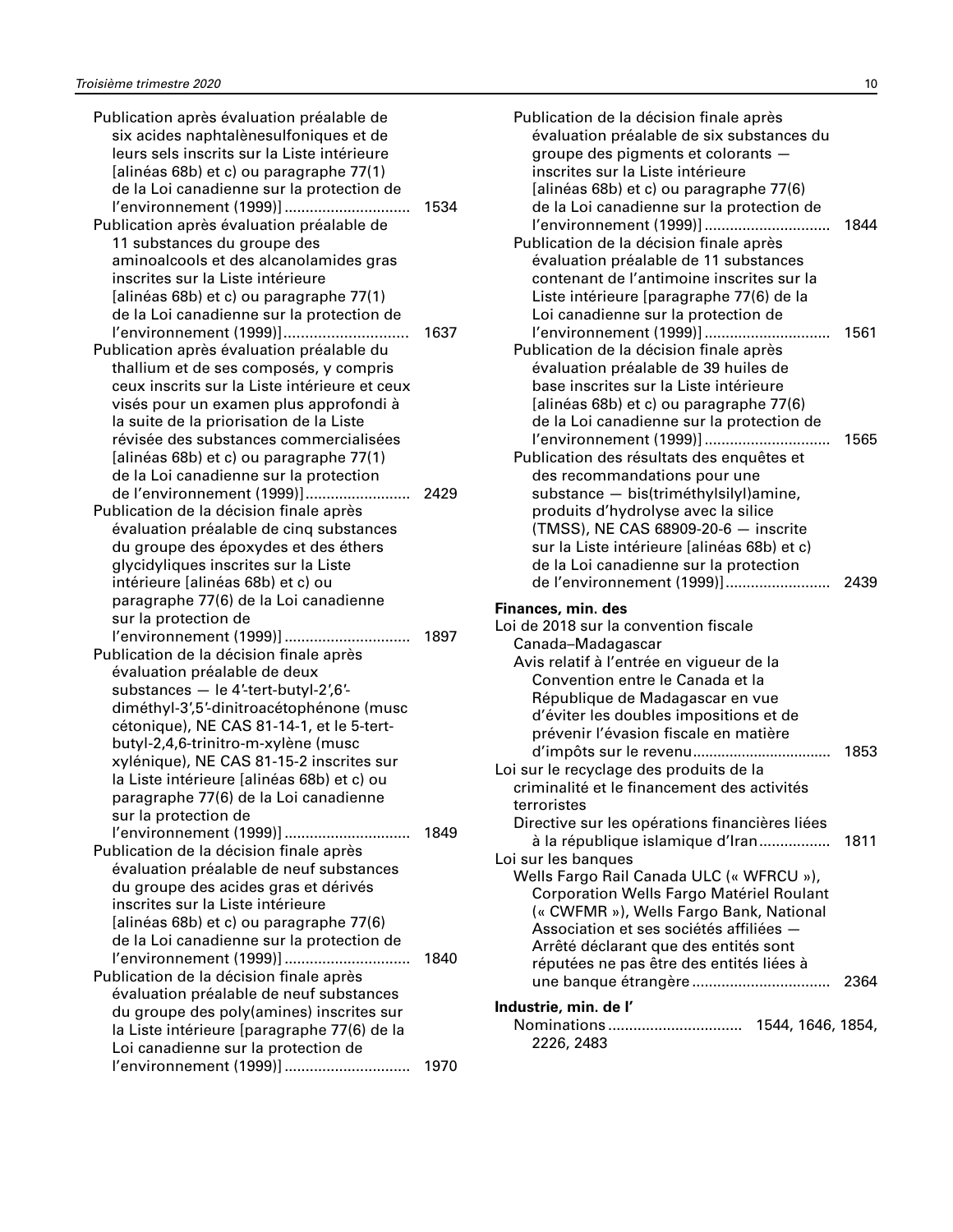| Loi sur les délais et autres périodes (COVID-19)    |      |
|-----------------------------------------------------|------|
| Arrêté sur les délais et autres périodes            |      |
| prévus sous le régime de certaines lois             |      |
| et de certains règlements relevant du               |      |
| ministre de l'Industrie (COVID-19)                  |      |
| (Publié dans l'édition spéciale du vol. 154,        |      |
| nº 5, le mercredi 12 août 2020)                     |      |
| Loi sur les télécommunications                      |      |
| Avis nº TIPB-001-2020 - Pétition                    |      |
| présentée à la gouverneure en conseil               |      |
| concernant l'ordonnance de télécom                  |      |
|                                                     | 1545 |
| Avis nº TIPB-002-2020 - Pétition présentée          |      |
| à la gouverneure en conseil concernant              |      |
| l'ordonnance de télécom CRTC 2020-80 1546           |      |
| <b>Innovation, Sciences et Développement</b>        |      |
| économique Canada                                   |      |
| Loi sur la radiocommunication                       |      |
| Avis nº SLPB-002-20 - Consultation sur le           |      |
| cadre technique et politique concernant le          |      |
| spectre de la bande de 3 650 à 4 200 MHz            |      |
| et modifications à l'attribution des                |      |
|                                                     |      |
| fréquences de la bande de 3 500 à                   | 2405 |
| Avis nº SMSE-007-20 - Publication                   |      |
|                                                     |      |
| du CNR-192, 4 <sup>e</sup> édition, et du PNRH-520, |      |
| Avis nº SMSE-010-20 - Publication de la             | 1815 |
|                                                     |      |
|                                                     | 1858 |
| Avis $n^{\circ}$ SMSE-012-20 $-$ Publication de     |      |
| la NMB-002, 7 <sup>e</sup> édition, et du CNR-216,  |      |
|                                                     | 2507 |
| <b>Relations Couronne-Autochtones et des</b>        |      |
| Affaires du Nord, min. des                          |      |
| Loi sur les délais et autres périodes (COVID-19)    |      |
| Arrêté prolongeant certains délais prévus           |      |
| par le Règlement sur l'exploitation                 |      |
| minière au Nunavut (COVID-19)  1957                 |      |
| Ressources naturelles, min. des                     |      |
| Loi de mise en œuvre de l'accord Canada -           |      |
| Nouvelle-Écosse sur les hydrocarbures               |      |
| extracôtiers                                        |      |
| Avis de rejet de décisions majeures de              |      |
| l'Office Canada - Nouvelle-Écosse des               |      |
| hydrocarbures extracôtiers                          | 1647 |
| Avis de rejet de décisions majeures de              |      |
| l'Office Canada - Nouvelle-Écosse des               |      |
| hydrocarbures extracôtiers (Erratum)                | 1815 |
|                                                     |      |
| Santé, min. de la                                   |      |
| Loi canadienne sur la protection de                 |      |
| l'environnement (1999)                              |      |
| Avis d'intention de retirer les substances          |      |
| en faibles quantités et les substances              |      |
| dont la fabrication ou l'importation a été          |      |
| interrompue de la Liste révisée des                 |      |
| substances commercialisées                          | 2474 |

| Document de conseils sur la matière<br>organique naturelle dans l'eau potable<br>.                                              | 1812 |
|---------------------------------------------------------------------------------------------------------------------------------|------|
| Projet de Conseils sur la surveillance de la<br>stabilité biologique de l'eau potable dans                                      |      |
| les réseaux de distribution<br>Projet de Lignes directrices sur la qualité<br>de l'air intérieur résidentiel pour le            | 1644 |
| Projet de recommandation pour la qualité<br>de l'eau potable au Canada pour                                                     | 1996 |
| Projet de recommandation pour le                                                                                                | 1542 |
| document technique pour l'acide<br>2,4-dichlorophénoxyacétique (2,4-D)                                                          | 1902 |
| Projet de recommandations pour la qualité<br>des eaux utilisées à des fins récréatives -<br>les cyanobactéries et leurs toxines | 1994 |
| Recommandations pour la qualité de<br>l'eau potable au Canada : document                                                        |      |
| Loi réglementant certaines drogues<br>et autres substances                                                                      | 1571 |
| Avis d'intention d'élaborer un nouveau<br>règlement en vertu de la Loi<br>réglementant certaines drogues et autres              |      |
| substances relativement aux sites et<br>services de consommation supervisée                                                     | 1974 |
| Loi sur le contrôle des renseignements relatifs<br>aux matières dangereuses<br>Dépôt des demandes de dérogation 1853,           |      |
| 2044, 2481<br>Loi sur les délais et autres périodes (COVID-19)<br>Arrêté concernant certains délais prévus par                  |      |
| le Règlement sur les aliments et drogues                                                                                        | 1993 |
| Surintendant des institutions financières,<br><b>Bureau du</b><br>Loi sur les banques                                           |      |
| People's Ventures II, Inc. - Agrément relatif<br>aux établissements financiers au                                               |      |
| Loi sur les sociétés d'assurances<br>Compagnie Mutuelle d'Assurance                                                             | 1590 |
| Shelter - Ordonnance autorisant à<br>garantir au Canada des risques<br>Loi sur les sociétés de fiducie et de prêt               | 1590 |
| La Société de Fiducie FNB - Autorisation                                                                                        | 2001 |
| La Société de Fiducie FNB - Lettres<br>Règlement sur les cotisations des régimes de                                             | 1591 |
| pension                                                                                                                         | 2508 |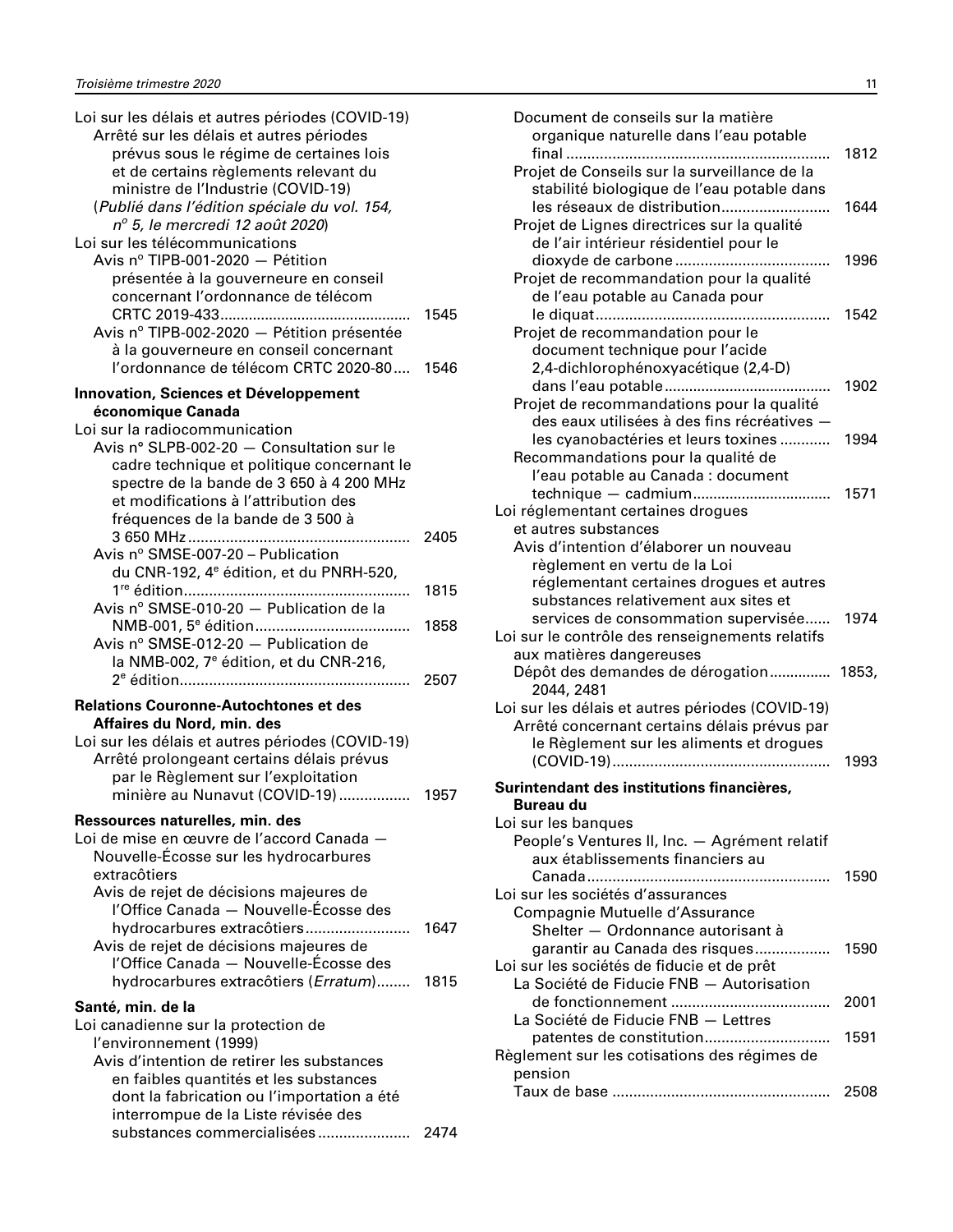#### <span id="page-13-0"></span>**Transports, min. des**

| Loi de 2001 sur la marine marchande                                 |      |
|---------------------------------------------------------------------|------|
| Arrêté d'urgence nº 3 imposant certaines                            |      |
| restrictions aux bâtiments à passagers en                           |      |
| raison de la maladie à coronavirus 2019                             |      |
|                                                                     | 1648 |
| Arrêté d'urgence visant la protection des                           |      |
| baleines noires de l'Atlantique Nord                                |      |
| (Eubalaena glacialis) dans la vallée de                             |      |
| Shediac et ses environs                                             | 1999 |
| Loi maritime du Canada                                              |      |
| Administration portuaire de St. John's -                            |      |
| Lettres patentes supplémentaires                                    | 1855 |
| Administration portuaire de Trois-Rivières -                        |      |
| Lettres patentes supplémentaires                                    | 1857 |
| Loi sur l'aéronautique                                              |      |
| Arrêté d'urgence nº 2 visant certaines                              |      |
| exigences relatives à l'aviation civile en                          |      |
|                                                                     | 1573 |
| Arrêté d'urgence nº 3 visant certaines                              |      |
| exigences relatives à l'aviation civile en                          |      |
| raison de la COVID-19                                               | 2364 |
| Arrêté d'urgence nº 4 visant certaines                              |      |
| exigences relatives à l'aviation civile en                          |      |
|                                                                     | 1906 |
| Arrêté d'urgence nº 5 visant certaines                              |      |
| exigences relatives à l'aviation civile en<br>raison de la COVID-19 |      |
| Arrêté d'urgence nº 6 visant certaines                              | 2045 |
| exigences relatives à l'aviation civile                             |      |
| en raison de la COVID-19<br>.                                       | 2226 |
| Arrêté d'urgence nº 7 visant certaines                              |      |
| exigences relatives à l'aviation civile en                          |      |
| raison de la COVID-19                                               | 2381 |
| Arrêté d'urgence nº 8 visant certaines                              |      |
| exigences relatives à l'aviation civile en                          |      |
| raison de la COVID-19                                               | 2483 |
|                                                                     |      |

#### **COMMISSIONS**

## **Agence des services frontaliers du Canada**

| Loi sur les mesures spéciales d'importation |      |
|---------------------------------------------|------|
| Certains contreplaqués décoratifs et autres |      |
| contreplaqués non structuraux -             |      |
|                                             | 2414 |
|                                             | 2006 |
| Révision des décisions définitives de       |      |
| dumping concernant les fournitures          |      |
| tubulaires pour puits de pétrole et les     |      |
| tôles d'acier laminées à chaud -            |      |
|                                             | 1982 |
|                                             |      |
|                                             |      |

# **Agence du revenu du Canada**

| Loi sur les délais et autres périodes (COVID-19) |  |
|--------------------------------------------------|--|
| Arrêté sur les délais et autres périodes         |  |
| prévus par la Loi de l'impôt sur le              |  |
|                                                  |  |
|                                                  |  |

| Arrêté sur les délais prévus par la Loi sur la                                                                                                                                                                                        |                      |
|---------------------------------------------------------------------------------------------------------------------------------------------------------------------------------------------------------------------------------------|----------------------|
| <b>Agence Parcs Canada</b><br>Loi sur les espèces en péril<br>Description de l'habitat essentiel de la tortue<br>mouchetée (population des Grands Lacs<br>et du Saint-Laurent) dans le parc urbain                                    | 1867                 |
| <b>Commission de la fonction publique</b><br>Loi sur l'emploi dans la fonction publique<br>Permission accordée (Dauphinee, Lawrence                                                                                                   | 2256                 |
| Permission accordée (Edwards,                                                                                                                                                                                                         |                      |
| Permission accordée (Garbutt, Cody)<br>Permission accordée (Graie, Lilliane                                                                                                                                                           | 2421<br>2521         |
|                                                                                                                                                                                                                                       | 2421                 |
| Permission accordée (Young, Adam)<br>Permission et congé accordés (Koshman,                                                                                                                                                           | 2460                 |
| Permission et congé accordés (Pedersen,                                                                                                                                                                                               | 2459<br>2459         |
|                                                                                                                                                                                                                                       |                      |
| Conseil de la radiodiffusion et des<br>télécommunications canadiennes                                                                                                                                                                 |                      |
| Avis aux intéressés  1554, 1596,<br>1662, 1823, 1866, 1937, 1985, 2015, 2083, 2253,<br>2420, 2458, 2520                                                                                                                               |                      |
| 1663, 1823, 1867, 1938, 1986, 2016, 2084, 2254,<br>2420, 2458, 2521                                                                                                                                                                   |                      |
| Décisions administratives 1663, 1867,<br>2254, 2420, 2458, 2520                                                                                                                                                                       |                      |
| Demandes de la partie 1  1554, 1597,<br>1662, 1866, 1937, 1986, 2015, 2084, 2254, 2520                                                                                                                                                |                      |
| 2256                                                                                                                                                                                                                                  |                      |
| Office Canada - Terre-Neuve-et-Labrador des<br>hydrocarbures extracôtiers<br>Loi de mise en œuvre de l'Accord atlantique<br>Canada - Terre-Neuve-et-Labrador<br>Appel d'offres nº NL20-CFB01 (l'Est de<br>Terre-Neuve) - Modification | 2075                 |
| Régie de l'énergie du Canada<br>Demande visant l'exportation d'électricité aux<br>États-Unis<br>Coast Mountain Hydro Corp., au nom de                                                                                                 |                      |
| Coast Mountain Hydro Limited                                                                                                                                                                                                          | 2073                 |
| Shell Energy North America (Canada) Inc.<br>Shell Energy North America (US), L.P.<br>TransAlta Energy Marketing Corp.                                                                                                                 | 2515<br>2516<br>2007 |

Vitol Inc. ............................................................ 2008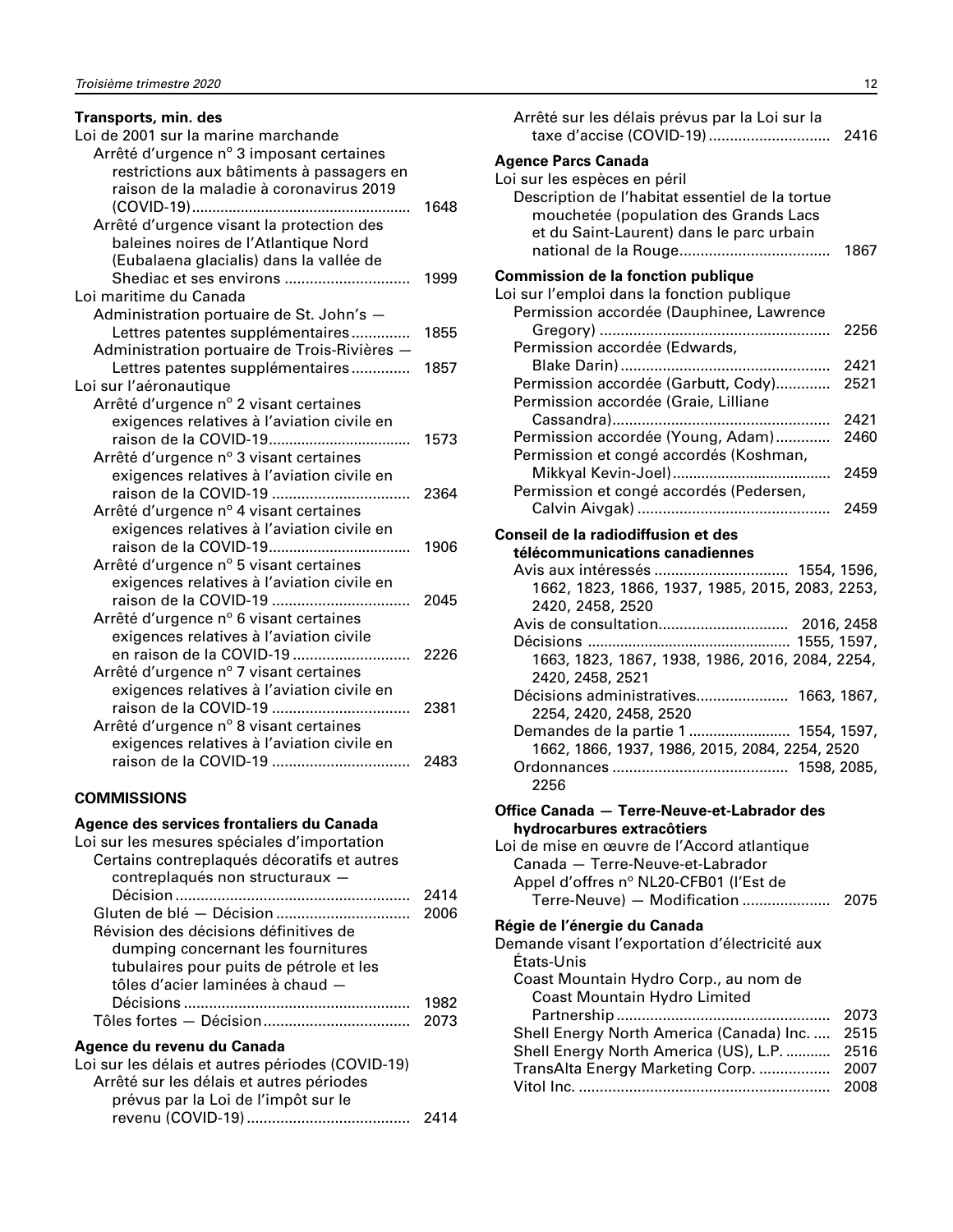<span id="page-14-0"></span>

| Demande visant l'exportation d'électricité aux<br>États-Unis à titre de service frontalier | 2451  |
|--------------------------------------------------------------------------------------------|-------|
| Secrétariat de l'ALENA                                                                     |       |
| Fin de la révision par un groupe spécial                                                   |       |
| Certains produits de bois d'œuvre résineux                                                 |       |
| en provenance du Canada                                                                    | 1663  |
|                                                                                            |       |
| Tribunal canadien du commerce extérieur                                                    |       |
| Appels                                                                                     |       |
|                                                                                            | 1821  |
|                                                                                            | 1864  |
|                                                                                            | 1983  |
|                                                                                            | 2081  |
|                                                                                            | 2253  |
|                                                                                            | 2418  |
|                                                                                            | 2518  |
| Décisions                                                                                  |       |
| Camions, équipement pour déblayage de                                                      |       |
|                                                                                            | 2012  |
| Contreplaqués décoratifs et autres                                                         |       |
| contreplaqués non structuraux                                                              | 2010  |
| Équipement de radar, sauf aéronefs                                                         | 1864  |
| Estacade flottante antipollution                                                           | 1596  |
| Services de traduction 1553, 2011                                                          |       |
|                                                                                            | 1934  |
| Enquête préliminaire de dommage (projet                                                    |       |
| pilote - greffe électronique)                                                              |       |
|                                                                                            | 2081  |
| Enquêtes                                                                                   |       |
|                                                                                            |       |
| Détecteurs de danger, arme dissimulée,                                                     | 1984  |
| inspection à la radiographie                                                               |       |
| Équipement de type divers à bord des                                                       |       |
| navires - réparation, révision,                                                            |       |
| modification, entretien et calibrage<br>2518                                               | 2456, |
| Formation professionnelle et technique                                                     | 2419  |
| Gestion des biens et des installations -                                                   |       |
|                                                                                            | 1661  |
| Instruments, équipements et                                                                |       |
| approvisionnements médicaux et                                                             |       |
|                                                                                            | 1821  |
| Matériel et logiciel informatique                                                          | 1985  |
| Services aux ressources humaines;                                                          |       |
| services-conseils en affaires et services de                                               |       |
| gestion du changement; services de                                                         |       |
|                                                                                            | 2455  |
| Services de contrôle de la faune                                                           |       |
|                                                                                            | 2014, |
| 2457                                                                                       |       |
| Services de sécurité commerciaux et                                                        |       |
|                                                                                            | 2083  |
| Services de surveillance des médias                                                        |       |
|                                                                                            | 1822  |
| Services professionnels en informatique                                                    |       |
|                                                                                            | 2456  |
|                                                                                            |       |

| Voies de navigation, ports, barrages et     | 1661 |
|---------------------------------------------|------|
|                                             | 2519 |
| Expiration des ordonnances (Projet pilote - |      |
| greffe électronique)                        |      |
|                                             | 2012 |
| Nouvelle décision et conclusions révisées   |      |
| Certains éléments d'acier de fabrication    |      |
|                                             | 1553 |
| Ordonnance                                  |      |
|                                             | 2419 |
| Ouverture d'enquête d'exclusion de produits |      |
|                                             | 2452 |
| Réexamen relatif à l'expiration de          |      |
| l'ordonnance (projet pilote - greffe        |      |
| électronique)                               |      |
| Certaines pommes de terre entières          | 1935 |

# **DÉCRETS**

| Agence de la santé publique du Canada            |      |
|--------------------------------------------------|------|
| Loi sur la mise en quarantaine                   |      |
| Décret nº 3 visant la réduction du risque        |      |
| d'exposition à la COVID-19 au Canada             |      |
|                                                  | 1600 |
| Décret nº 4 visant la réduction du risque        |      |
| d'exposition à la COVID-19 au Canada             |      |
|                                                  | 2260 |
| Décret visant la réduction du risque             |      |
| d'exposition à la COVID-19 au Canada             |      |
| (interdiction d'entrée au Canada en              |      |
| provenance d'un pays étranger autre              |      |
|                                                  |      |
| 1942, 2276                                       |      |
| Décret visant la réduction du risque             |      |
| d'exposition à la COVID-19 au Canada             |      |
| (interdiction d'entrée au Canada en              |      |
| provenance d'un pays étranger autre              |      |
| que les États-Unis) [ <i>Erratum</i> ]           | 2463 |
| Décret visant la réduction du risque             |      |
| d'exposition à la COVID-19 au Canada             |      |
| (interdiction d'entrée au Canada en              |      |
| provenance des États-Unis)  1826,                |      |
| 2087                                             |      |
| Justice <i>,</i> min. de la                      |      |
| Loi sur les délais et autres périodes (COVID-19) |      |
| Décret levant la suspension de délais dans       |      |
| le cadre d'instances introduites aux             |      |
| termes de certaines lois dont le ministre        |      |
| de l'Industrie est responsable                   | 1941 |
| <b>Contract Contract Contract</b>                |      |

#### **Statistique Canada**

| Loi sur la statistique                    |  |
|-------------------------------------------|--|
|                                           |  |
| Recensement de la population de 2021 1736 |  |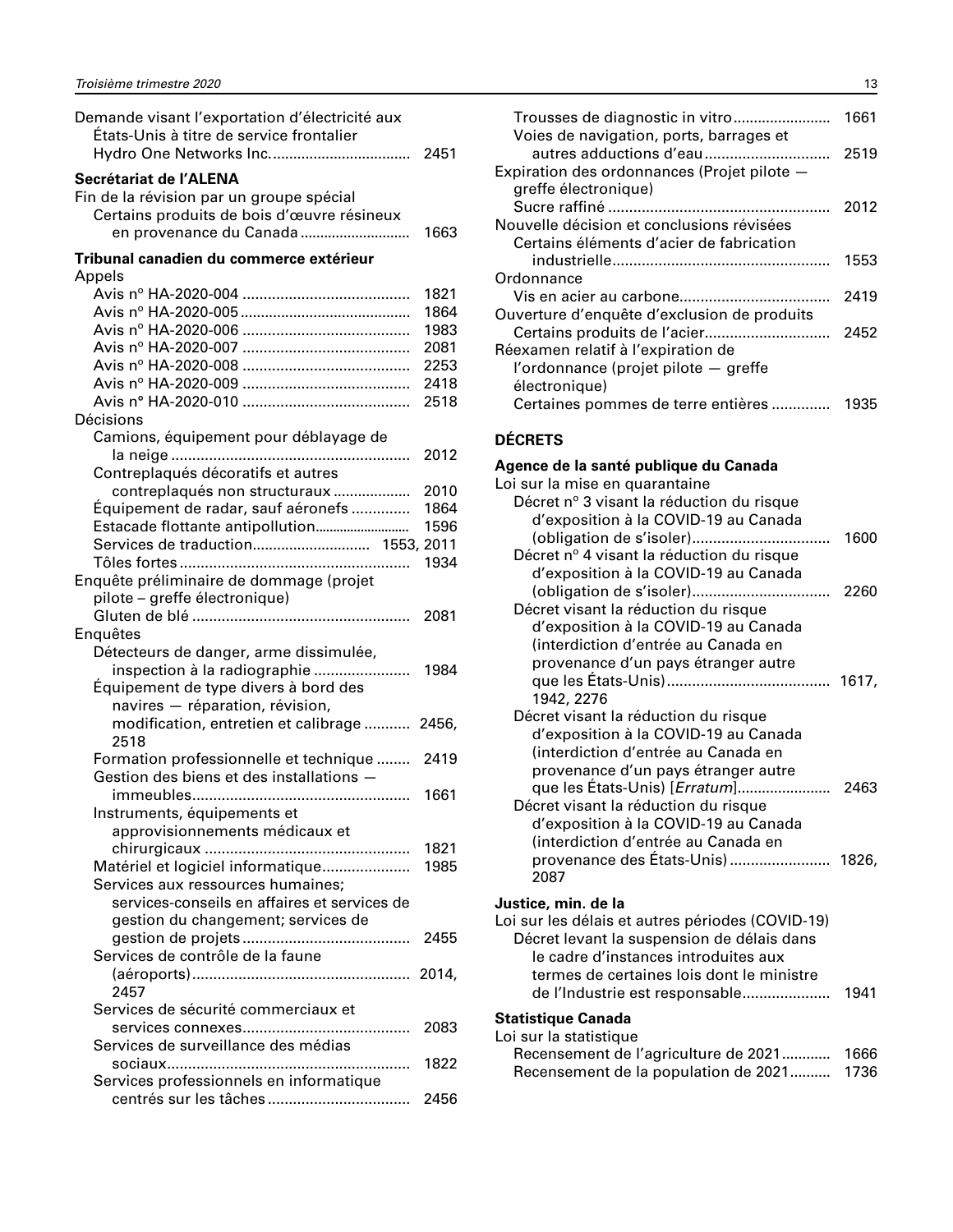#### <span id="page-15-0"></span>**PARLEMENT**

#### **Chambre des communes**

| Demandes introductives de projets de   |       |
|----------------------------------------|-------|
| loi d'intérêt privé (Deuxième session, |       |
|                                        | 2448. |
| 2514                                   |       |
| Demandes introductives de projets de   |       |
| loi d'intérêt privé (Première session, |       |
|                                        | 1552. |
| 1595, 1660, 1820, 1863, 1933, 1981,    |       |
|                                        |       |

#### **Directeur général des élections, Bureau du**

| Loi électorale du Canada                        |      |
|-------------------------------------------------|------|
| Établissement du nombre d'électeurs             |      |
| (publié dans l'édition spéciale vol. 154, nº 6, |      |
| le jeudi 24 septembre 2020)                     |      |
| Radiation d'associations de circonscription     |      |
|                                                 | 2072 |
| $\sim$ $\sim$ $\sim$ $\sim$ $\sim$ $\sim$       |      |

#### **Sénat**

| Sanction royale |            |
|-----------------|------------|
|                 | 1552, 1933 |

## **RÈGLEMENTS PROJETÉS**

| Environnement, min. de l'                                                      |      |
|--------------------------------------------------------------------------------|------|
| Loi canadienne sur la protection de                                            |      |
| l'environnement (1999)                                                         |      |
| Règlement modifiant le Règlement sur le                                        |      |
| Loi sur les espèces en péril                                                   |      |
| Décret modifiant l'annexe 1 de la Loi sur les                                  |      |
|                                                                                | 2288 |
| Justice, min. de la                                                            |      |
| Loi d'aide à l'exécution des ordonnances et<br>des ententes familiales         |      |
| Règlement sur le refus d'autorisation pour                                     |      |
| l'exécution des ordonnances et des                                             |      |
|                                                                                |      |
| Loi sur la saisie-arrêt et la distraction de                                   |      |
| pensions                                                                       |      |
| Règlement modifiant le Règlement sur la<br>saisie-arrêt et le Règlement sur la |      |
|                                                                                |      |
|                                                                                |      |
| <b>Transports, min. des</b><br>Loi sur l'aéronautique                          |      |
| Règlement modifiant le Règlement de                                            |      |
| l'aviation canadien (Parties I et X -                                          |      |
| Compensation des émissions de                                                  |      |
|                                                                                |      |
| Tribunal canadien des droits de la personne                                    |      |
| Loi canadienne sur les droits de la personne                                   |      |
| Règles de pratique du Tribunal canadien                                        |      |
| des droits de la personne (2020)                                               | 2097 |
|                                                                                |      |

#### **RÉSIDENCE DU GOUVERNEUR GÉNÉRAL**

|                             |            | 1527 |
|-----------------------------|------------|------|
| Décorations à des Canadiens | 1838, 2021 |      |

| Décorations canadiennes pour actes de   |      |
|-----------------------------------------|------|
|                                         | 1525 |
| Décorations pour service méritoire 1525 |      |
| Ordre très vénérable de l'Hôpital de    |      |
| Saint-Jean de Jérusalem                 | 1808 |
|                                         |      |

#### **SUPPLÉMENTS**

#### **Affaires mondiales Canada** Accord Canada–États-Unis–Mexique, voir la Gazette du Canada nº 34 **Commission du droit d'auteur** Tarif Ré:Sonne 6.A – Utilisation de musique enregistrée pour accompagner des activités de danse (2013-2018), voir la Gazette du Canada nº 31 Tarif Ré:Sonne 6.B – Utilisation de musique enregistrée pour accompagner des activités de conditionnement physique (2018-2022), voir la *Gazette*  du Canada nº 37 Tarif 1.B de la SOCAN – Radio – Radio non commerciale autre que la Société Radio-Canada (2018-2021), voir la *Gazette*  du Canada nº 32 Tarif 2.B de la SOCAN – Télévision – Office de la télécommunication éducative de l'Ontario (2018-2022), voir la *Gazette*  du Canada nº 32 Tarif 2.C de la SOCAN – Télévision – Société de télédiffusion du Québec (2018-2022), voir la *Gazette du Canada* nº 32 Tarif 3.C de la SOCAN – Clubs de divertissement pour adultes (2018-2022), voir la *Gazette du Canada* nº 32 Tarif 5.B de la SOCAN – Expositions et foires (2018-2021), voir la *Gazette*  du Canada nº 32 Tarif 10.A de la SOCAN – Parcs, parades, rues et autres endroits publics – Musiciens ambulants et musiciens de rue; musique enregistrée (2018-2022), voir la Gazette du Canada nº 36 Tarif 10.B de la SOCAN – Parcs, parades,

- rues et autres endroits publics Fanfares; chars allégoriques avec musique (2018-2022), voir la *Gazette*  du Canada nº 36
- Tarif 11.A de la SOCAN Cirques, spectacles sur glace, feux d'artifice, spectacles son et lumière et événements similaires (2018-2022), voir la *Gazette*  du Canada nº 32
- Tarif 13.A de la SOCAN Transports en commun – Avions (2018-2022), voir la Gazette du Canada nº 32